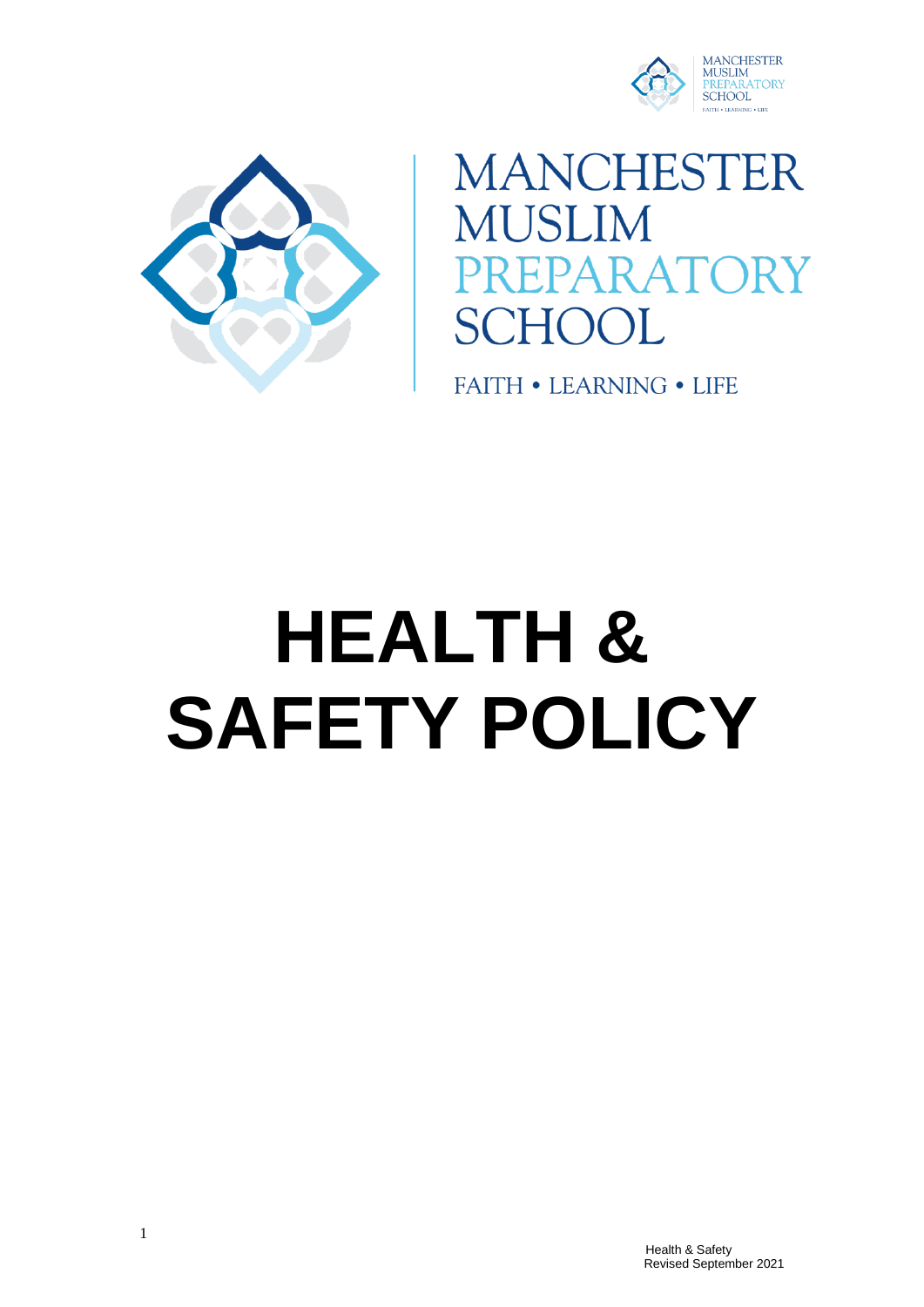

# **Document Control**

| This policy has been approved for operation<br>within | Manchester Muslim Preparatory School |
|-------------------------------------------------------|--------------------------------------|
| Date of last review                                   | September 2021                       |
| Date of next review                                   | September 2022                       |
| <b>Review period</b>                                  | Yearly                               |
| <b>Policy Status</b>                                  | Statutory                            |
| Owner                                                 | <b>MMPS</b>                          |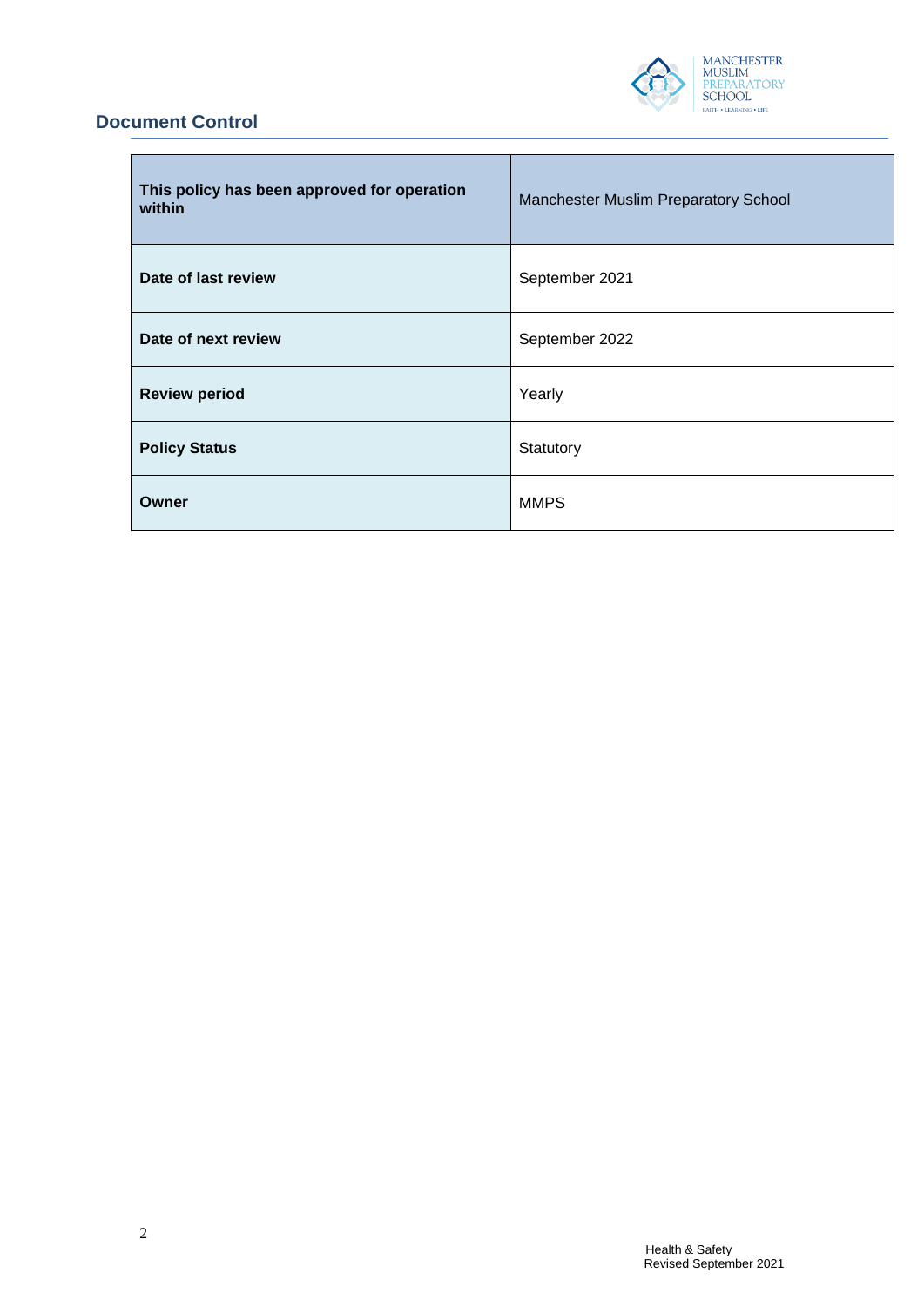

# **Health & Safety Policy**

# **1) INTRODUCTION**

This is a statement of organisation and arrangements (code of practice) for Manchester Muslim Preparatory School.

The trustees are committed to ensuring a high standard of health, safety and welfare for all staff, pupils, visitors and contractors.

**1.1** This statement deals with those aspects over which the Head Teacher has control and covers safety associated with the building structure, plant, fixed equipment and services. It describes how the Head Teacher is discharging her responsibilities in respect of pupils, visitors and other employees who are present on school premises in the internal organisation, management and discipline of the school in accordance with the Articles of Government**.**

**1.2** The aim of the statement is to ensure that all reasonably practical steps are taken to ensure the safety and welfare of all the persons using the premises:

- (a) To establish and maintain a safe and healthy environment throughout the school;
- (b) To establish and maintain safe working procedures among staff and pupils;
- (c) To make arrangements for ensuring safety and absence of risks to health in connection with the use, storage and transport of articles and substances;
- (d) To ensure the provision of sufficient information, instruction and supervision to enable all people working on the site and pupils to avoid hazards and contribute positively to their own safety and health at work and to ensure that they have access to health and safety training as and when provided;
- (e) To maintain a safe and healthy place of work and safe access and exit from it;
- (f) To formulate effective procedures for use in case of fire and other emergencies and for evacuating the school premises;
- (g) To lay down procedures to be followed in case of an accident;
- (h) To provide and maintain adequate welfare facilities.
- (i) Review from time to time; The provision of First Aid in the school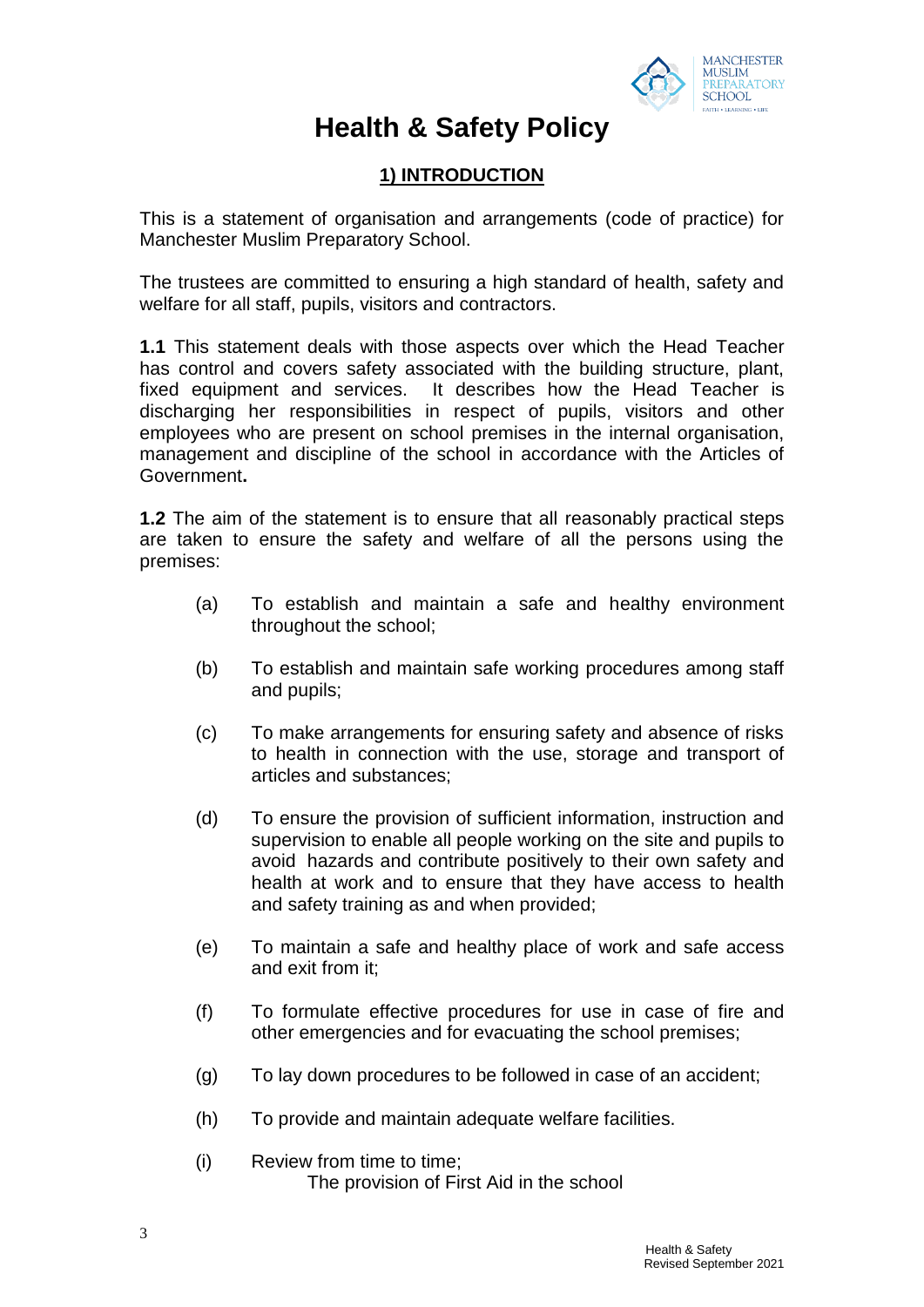

The emergency regulations and make recommendations for improving the procedures laid down

# **2) ORGANISATION OF HEALTH AND SAFETY**

This section details the structure set up within Manchester Muslim Preparatory School to deal with Health, Safety and Welfare matters.

- 2.1 In accordance with the Education Department's Policy the Trustees are responsible and accountable for ensuring that the provisions of the Health and Safety at Work Acts are complied with.
- 2.2 Within the school the day- to- day implementation of the Health and Safety Policy is the responsibility of the Head Teacher, within the limits that practices which cannot effectively be dealt with by the school will be reported to the Trustees.
- 2.3 All members of staff with a supervisory role including having a duty to ensure that those members of staff for whom they are responsible have read and are following the required safe codes of practice and adhere to the School Health and Safety Policies.
- 2.4 The Head Teacher, Health and Safety Co-ordinator and those with a supervisory function will:
- 2.5 set up arrangements in school to cover health and safety legal requirements:
	- (i) Bring these to the attention of all staff and Trustees
	- (ii) Revise the arrangements as necessary
	- (iii) Keep a record of the arrangements
	- (iv) Monitor the arrangements
	- (v) Report to the Trustees regarding the implementation of the arrangements and will ensure that:
- 2.6 The attention of the Trustees or their representative is drawn to any breach of the statutory regulation or unsafe practice which cannot be effectively dealt with by the school.
- 2.7 Staff understood their responsibilities as defined in the School's Safety Document and H & S Policy.
- 2.8 Assistance will be given to the Trustees in making all staff fully aware of relevant Health and Safety legislation, all known hazards that may affect them and Health and Safety training courses provided.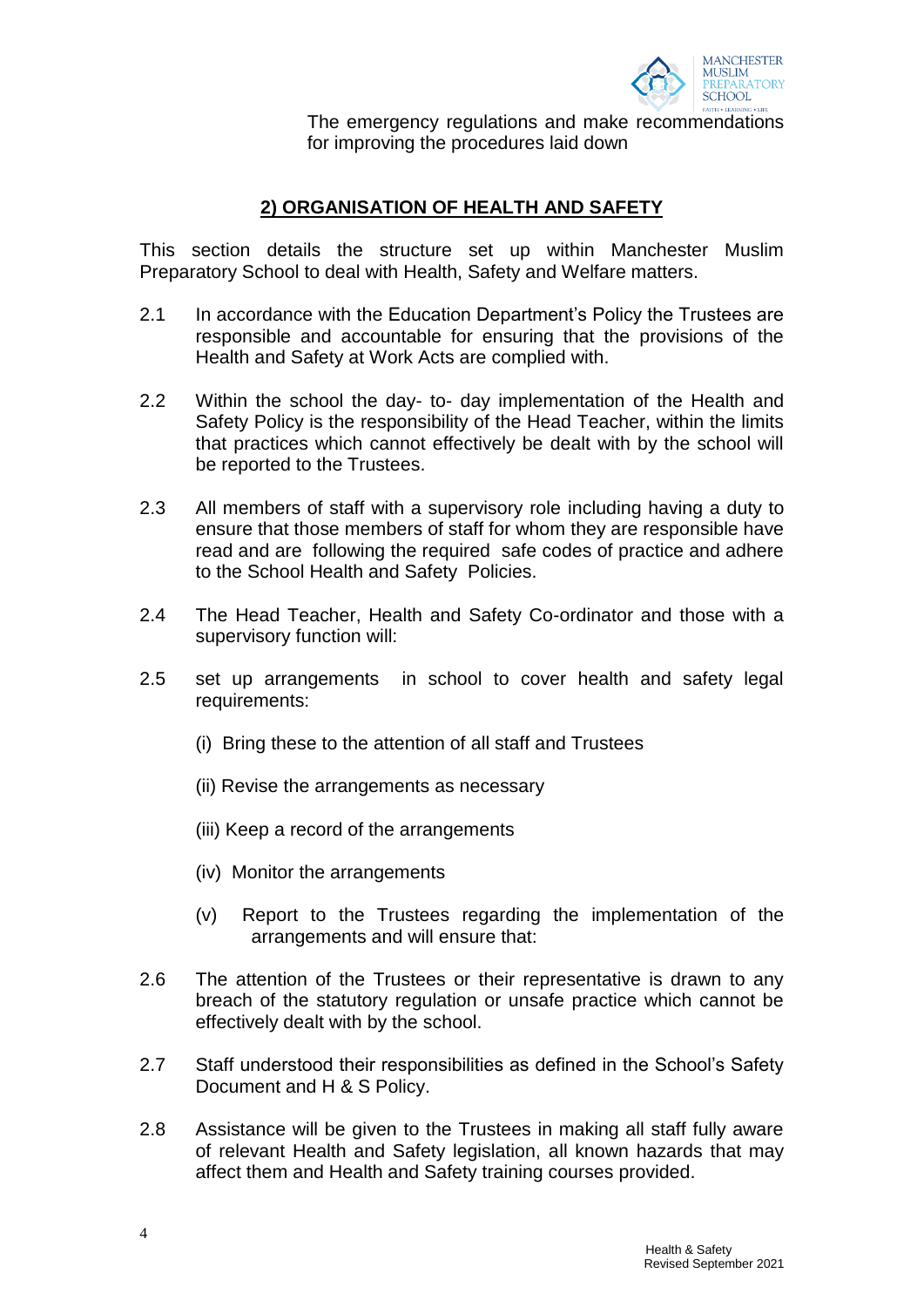

- 2.9 Unsafe practice is discontinued and any equipment that is unsafe is withdrawn from use and reported.
- 2.10 The school premises are maintained to a high standard of good housekeeping, i.e. passageways, particularly fire exit routes should be kept clear and unobstructed.
- 2.11 Any activities carried out in the school comply with established safe systems of work.
- 2.12 Accidents, near misses and dangerous occurrences within the school are reported in accordance with approved procedures.
- 2.13 Approved items of First Aid are made available, properly maintained and all employees are made aware of their location.
- 2.14 All necessary plant, equipment and substances are made available in a safe condition and that safe access to, and egress from, the place of work are maintained, and that defects requiring the Trustees' attention are reported as soon as possible.
- 2.15 Any matter relating to Heath and Safety brought to their attention receive appropriate action, either directly or through their representative.
- 2.16 Contractors and their employees working in the premises are made aware of the school's commitment to Health and Safety and the School Safety Policy Document, and must report to Reception, the Head Teacher or her representative before any work commences in order to collect a *Permission to Work Permit.*
- 2.17 That all H & S instructions and advice issued by the Trustees are brought to the attention of all staff.
- 2.18 The Head Teacher recognises that, as she has only limited control over repairs to the fabric of buildings and some equipment, especially electrical equipment which is part of the fabric of the building, that the ultimate responsibility for these must rest with the Trustees.

#### **2.2 THE DUTIES OF ALL MEMBERS OF STAFF**

The specific duties of all other staff at school are set out below. (The duties set out below may be altered from time to time in the light of new or revised legislation).

2.3 In addition to the duties outlined above every employee has a responsibility to make themselves familiar with the requirements of the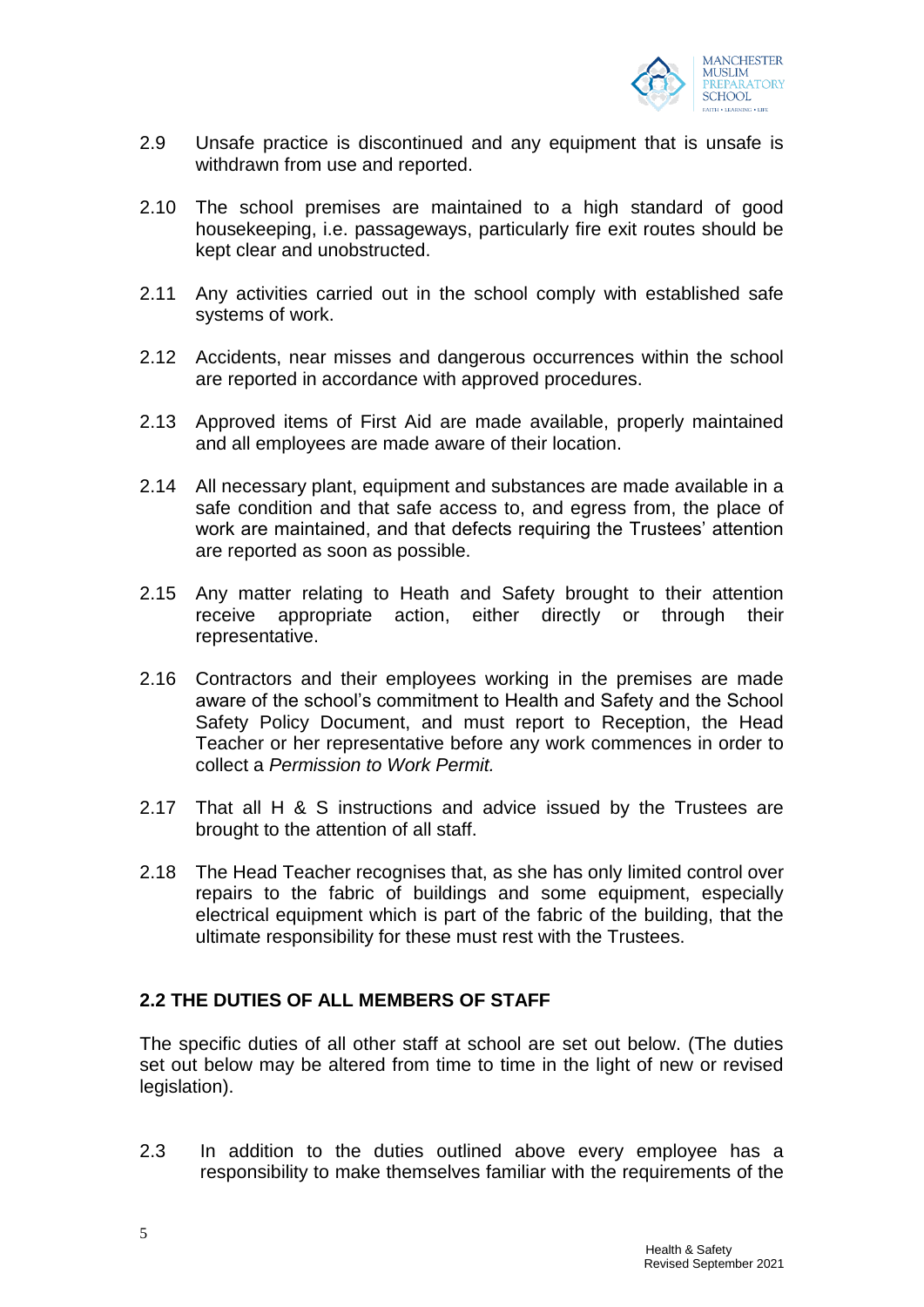

Health and Safety at Work, etc. Act 1974 and other health and safety legislation and codes of practice which are relevant to the work of the department in which they work.

- 2.4 They should take reasonable care of their own health and safety and any other persons who may be affected by their acts or omissions at work; and
- 2.5 Co-operate to enable any duty or requirement imposed on his or her employer or any other persons by or under any of the relevant statutory provisions to be met.
- 2.6 Conform to all instructions, whether written or verbal, given to ensure personal safety or the safety of others.
- 2.7 **All staff** are expected to familiarise themselves with the health and safety aspects of their work and to avoid conduct which would put them or anyone else at risk.
- 2.8 Staff should attend training courses designed to further the needs of Health and Safety as required.
- 2.9 They should be aware of the fire evacuation procedure and fire alarms and equipment as per instructions in the Fire Orders which are posted in every room and
- 2.10 Be aware of the locations of the First Aid box nearest to their regular places of work.

In particular all members of staff will:

- 2.11 be familiar with the **H & S Policy** and all safety regulations as laid down by the Trustees and the Health and Safety Policy of the Education Department;
- 2.12 ensure health and safety regulations, rules, routines and procedures are being applied effectively by both staff and pupils;
- 2.13 check that all plant, machinery and equipment is adequately guarded;
- 2.14 check that all plant, machinery and equipment is in good and safe working order;
- 2.15 not make unauthorised or improper use of plant, machinery and equipment;
- 2.16 use the correct equipment and/or tools for the job and any protective equipment or safety devices which may be required;
- 2.17 ensure that toxic, hazardous and highly flammable substances are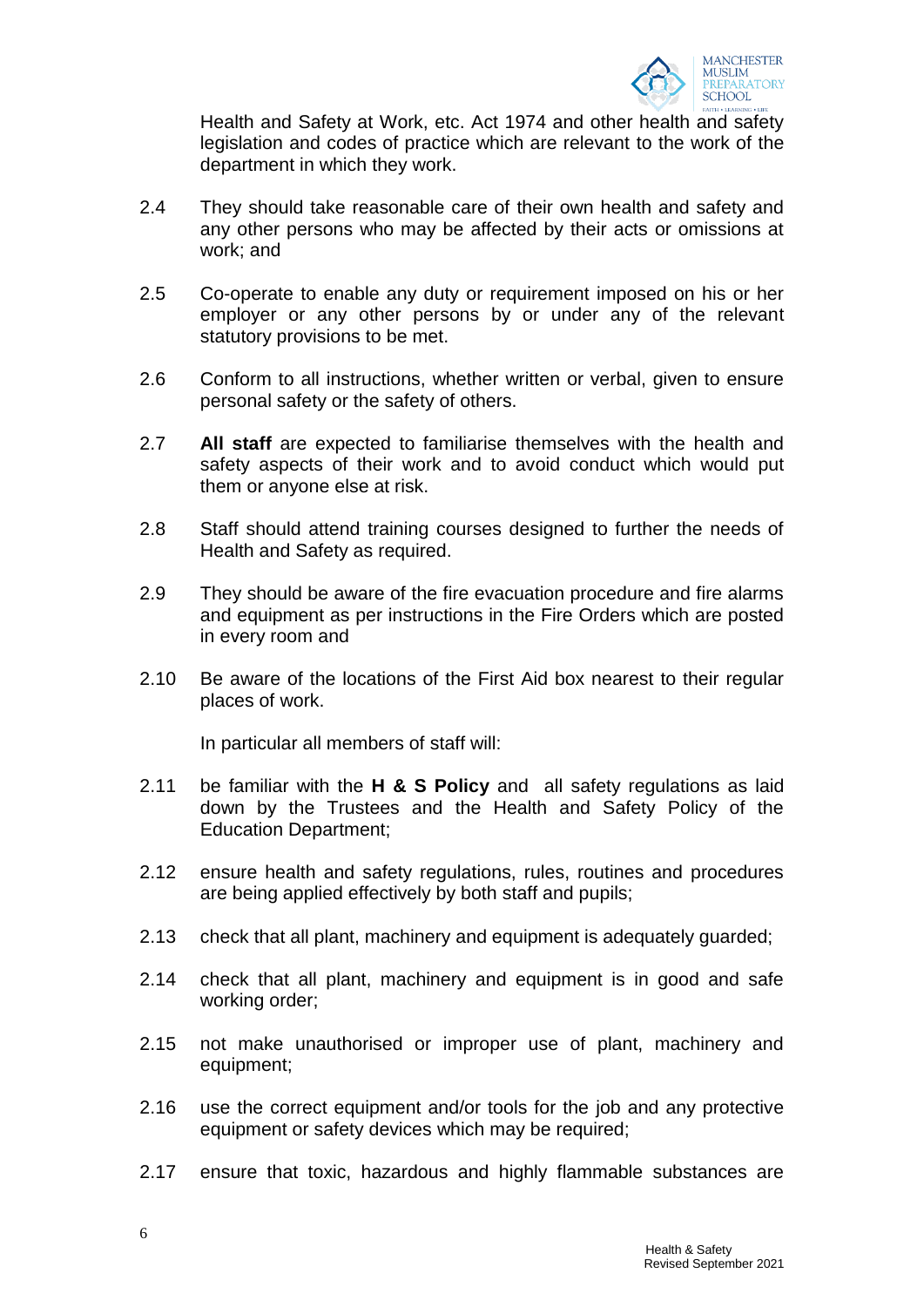

correctly used, stored and labelled;

- 2.18 report any defects in the premises, plant, equipment and facilities which they observe using the school reporting system;
- 2.19 take an active interest in promoting health and safety and suggest ways of reducing risks;
- 2.20 as part of their lesson planning and preparation undertake an assessment of any potential for risk in the tasks they have set up or the way of working they have adopted and take appropriate steps to eliminate them;
- 2.21 report any hazard or malfunction to the **H & S Co-ordinator** and write it in the **H&S log book/ maintenance log book**;
- 2.22 Staff must not stand on any chair of any kind, they must use the step ladders provided;
- 2.23 use all suitable safety equipment and/or protective clothing as may be provided;
- 2.24 be sensibly dressed for their particular working conditions, so as to ensure their own safety and the safety of others;
- 2.25 avoid improvisation in any form which could create unnecessary risks to health and safety;
- 2.26 maintain tools and equipment in good condition reporting any defects;
- 2.27 Report all accidents and near misses whether injury is substantial or not.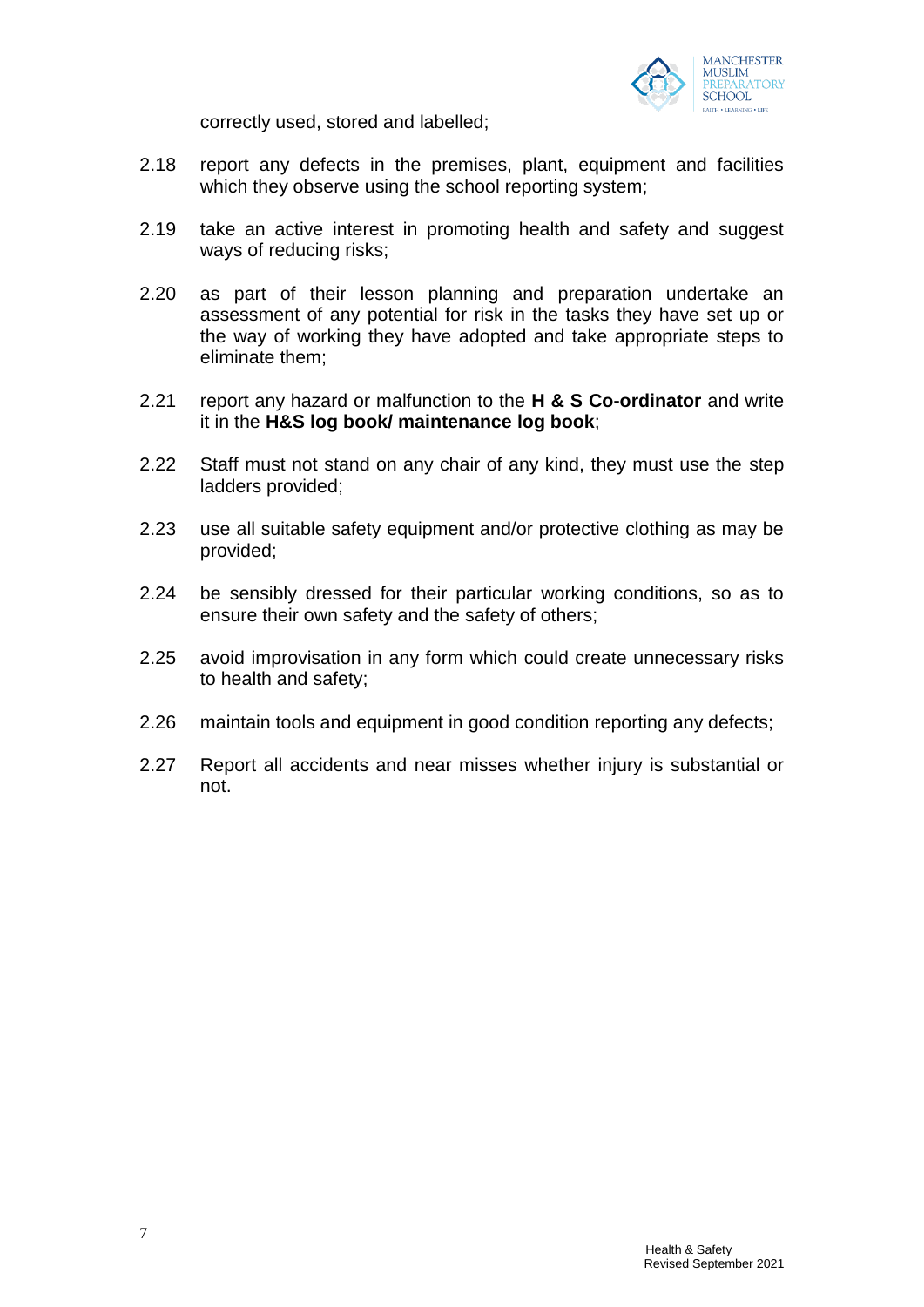

#### **THE HEALTH AND SAFETY COMMITTEE**

The trustees are served by a Health and Safety Committee. The composition of the Health and Safety Committee is as follows:

> Mrs Mohamed (Executive Head Teacher) Mrs Ghafori (Head Teacher) Mrs Mian (Deputy Head Teacher) Mrs S. Chaudhri (Health and Safety Co-ordinator) Mr Sajid Anwar (Caretaker/Site Manager) Mrs Hilary Stear (H&S Co-ordinator MIHSG)

Meetings will be held once a month except if there is an **emergency.**

The committee is the principle means of managing the co-operation of all staff in Health and Safety matters with regard to the control of risks and compliance with legal requirements. The committee is the forum in which issues of information and concern should be raised and members of staff should consult with the Health and Safety representatives on this committee on any issue about which they are concerned. The committee will as a matter of course -

- review any significant accidents which take place in the school,
- receive feedback on work in progress from the Head Teacher,
- assess the level and demand for training in the school,
- be responsible for assisting the Trustees in the completion of the school's annual safety audit,
- Monitor Health and safety standards in the school.

Furthermore, any actions arising from the Health and Safety Committee will be monitored during subsequent meetings. The committee will meet once a month and report to the Trustees through the Head Teacher.

Items for the agenda should be submitted to the chair of the committee (Mrs Mohamed) two days beforehand.

From time to time matters will arise where it is inappropriate to wait until the next meeting of the Health and Safety Committee. In such cases the matter should be referred immediately to the Head Teacher.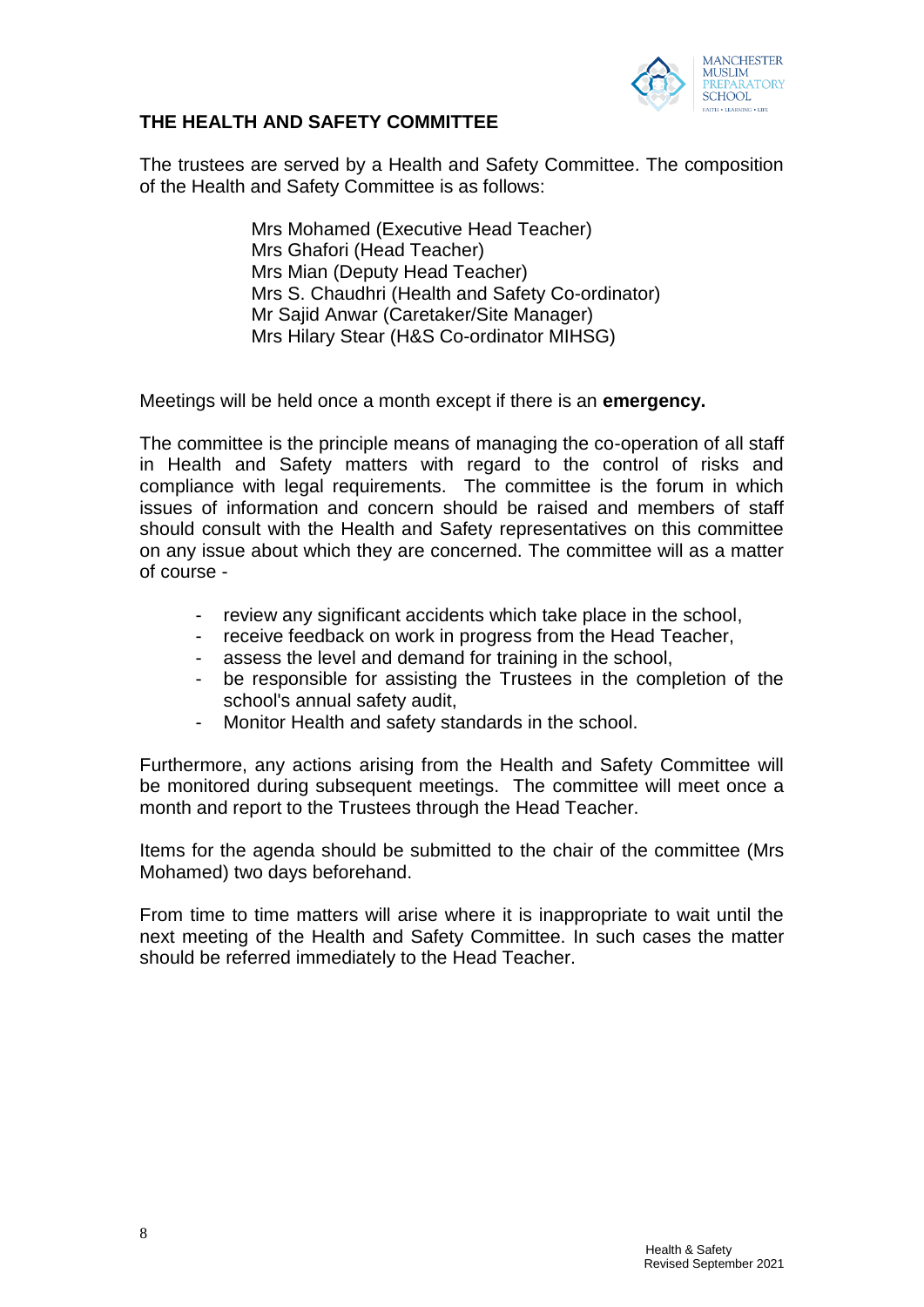

### **HEALTH AND SAFETY INFORMATION**

#### **Provision of First Aid**

First Aiders (refer to the updated first Aiders list displayed every floor)

#### **If you need a First Aider, please try to find one in a room closest to you as time is lost in going further and could be vital in some cases.**

# **FIRST AID BOXES**

First Aiders have access to first aid boxes in the areas and they will replenish stocks as required.

First aid boxes must be taken on a trip out of school. The number will depend on the type of visit, the number of pupils and the way they are organised during the visit.

# **3) SPECIALIST ARRANGEMENTS**

# **CLASSROOM SAFETY**

#### **Classroom Safety Rules for Teachers**

- 1. All bags and coats must be stored safely to prevent tripping. Aisles and corridors must be kept clear.
- 2. All movement about the room must be controlled and take account of any hazards present.
- 3. Before working with scissors or craft knives, teachers must warn pupils of the dangers of their use.
- 4. Any pupil misusing sharps or behaving in a way that creates a risk to him/herself or others must be removed from the room.
- 5. In Art, as in Design and Technology and Science lessons, pupils must be reminded of safety rules relating to particular tasks and the use of particular items of equipment before the operation begins. Teachers' schemes of work should make reference to the hazards and associated procedures relating to particular activities.
- 6. In Physical Education lessons and practices, the procedures detailed by Government in its Health and Safety guidelines should be followed. Pupils undertaking sporting activity must never be left unattended either in the changing rooms or at the site of the activity.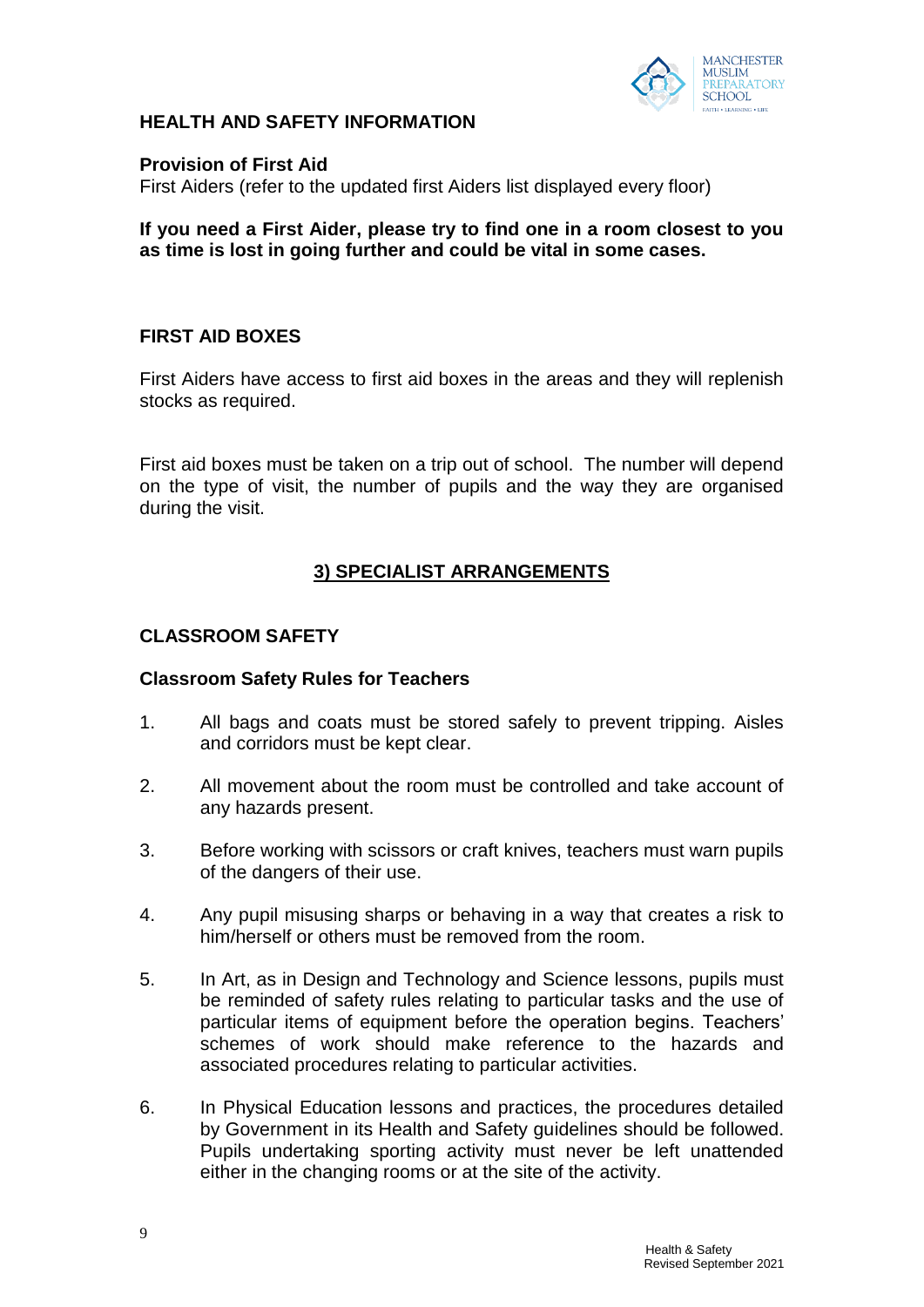

7. Fire orders and escape routes must be on display in every room in the school.

#### **PHYSICAL EDUCATION**

All staff are responsible for the safety of the environment in which they work and the pupils with whom they work. The following must be reported to the P.E Co-ordinator and arrangements made to rectify the problem:

- (a) Defects in the equipment
- (b) Concerns over positioning of equipment and general presentation of areas.
- (c) Concerns affecting health and hygiene.

(Minor repairs may be done within the department).

The following must be checked:

| <b>FREQUENCY</b> | AREA/EQUIPMENT       |
|------------------|----------------------|
| Daily            | Teaching area        |
|                  | Gymnastic equipment  |
|                  | Games equipment      |
| Annually         | Gym mats disinfected |

Specific safety points to be noted in units of work.

#### **Lessons**

- (a) Pupils will be taught safety rules in relation to themselves, others and use of equipment in a variety of activities.
- (b) **Asthmatics** are advised to bring **inhaler** to all lessons and ensure they have them at all times. They must be made aware that they do not have to participate fully if they are unwell or if weather conditions are unsuitable.
- (c) Equipment must not be used without supervision.

(d) Water or ice must be applied to reduce swelling. In extreme emergency administer first aid - otherwise send a pupil to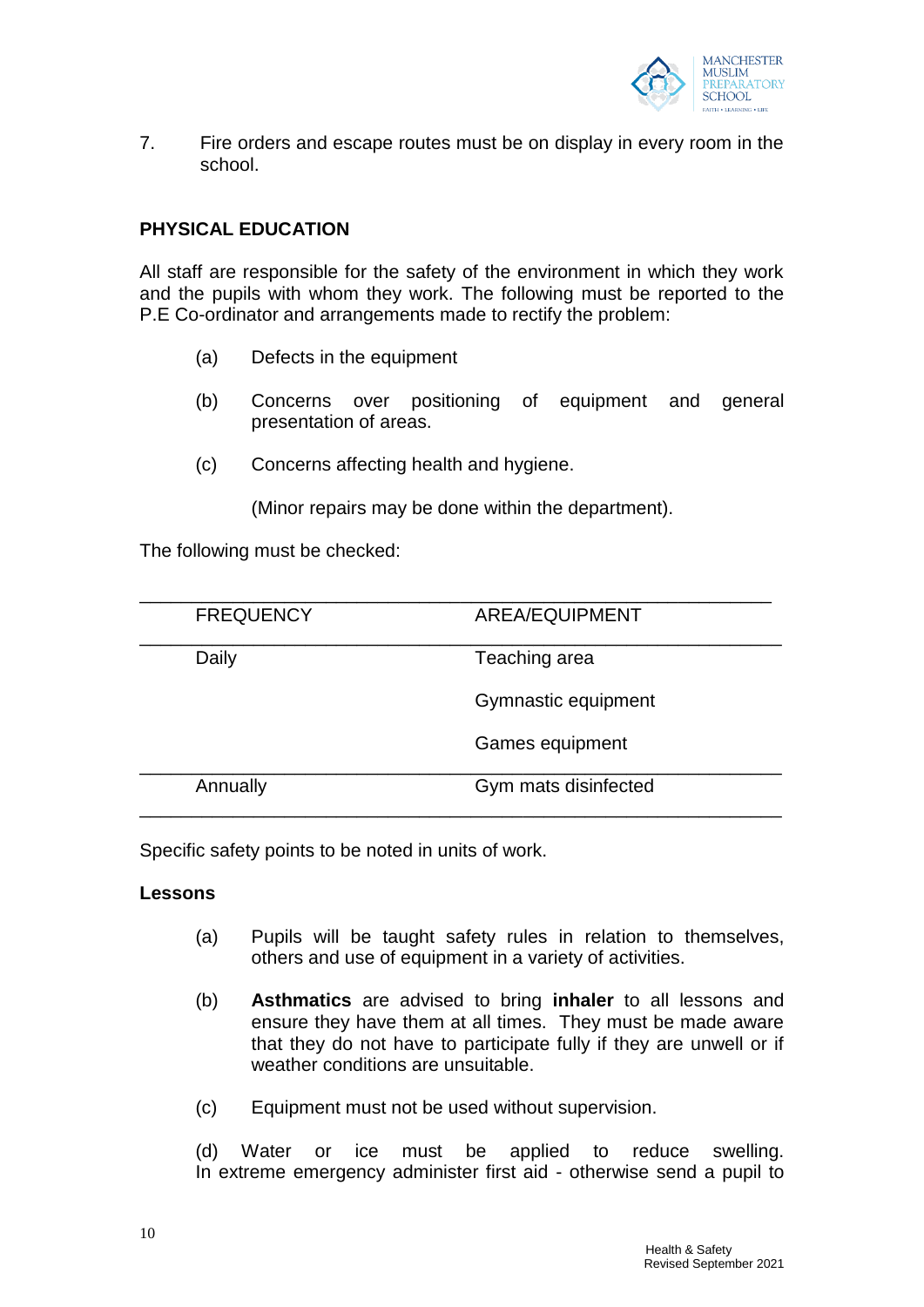

find a qualified First Aider.

(e) During lessons, whilst teaching pupils to develop their own sense of responsibility regarding all safety implications, we have overall responsibility to check on them and react accordingly.

| Gym equipment | pupils check, staff check                                                                                    |
|---------------|--------------------------------------------------------------------------------------------------------------|
|               |                                                                                                              |
| All games     | pupils should be taught to understand that<br>action should be stopped immediately if<br>danger is apparent. |
| Athletics     | respect of all equipment and, throwing<br>implements in particular, must be taught.                          |
|               | Throwing events<br>must<br>always<br>be<br>supervised.                                                       |
|               | Careful<br>positioning of<br>equipment<br><b>IS</b><br>important.                                            |

#### **Accidents**

These must be recorded in the Accident Book. More serious accidents must be reported immediately and recorded in the school accident book.

#### **RESOURCES WITHIN THE SCHOOL**

Resources within the school will be operated in a manner that does not cause Health and Safety risks to the staff working in such Departments or other people who may be affected by such activities.

No person shall operate any machinery unless they have been trained and authorised to do so. Machine guards must always be used where provided and where faults to machines or their guards are missing the machine should not be used until such time as it complies with all Health and Safety Standards.

Flammable liquids must be stored in a metal 'Flammables' cabinet that is clearly marked as such and kept away from all sources of heat and naked flames.

Every effort will be made to reduce noise at source by ensuring that all machinery is kept in a well maintained condition and noise and vibration are dampened by the use of rubber feet and carpeted floors. They will also be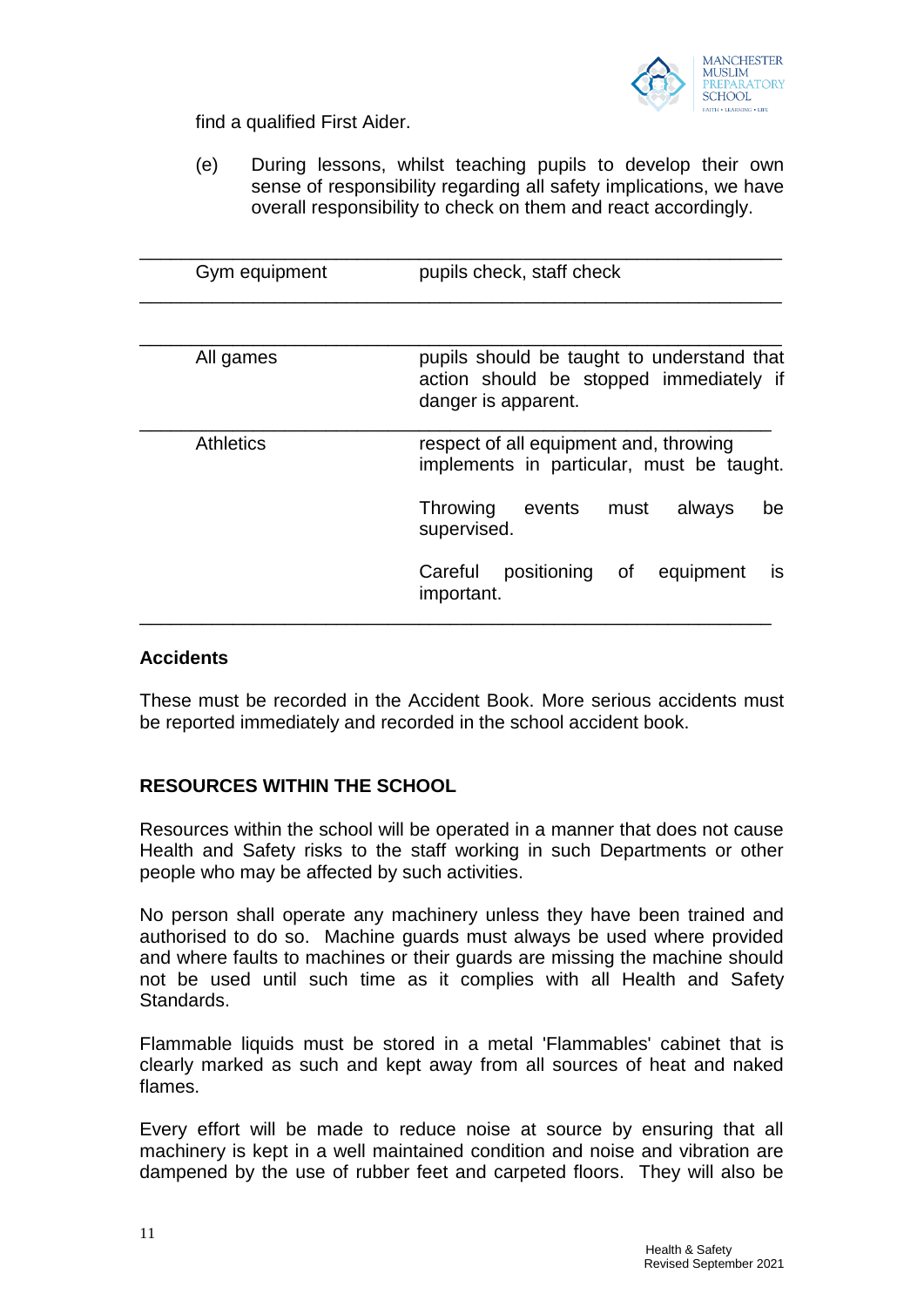

sited in positions where the least number of people will be affected by the noise production.

The level of noise will also be confined to one area by the use of enclosures/partitions.

Resource departments should endeavour to maintain an adequate level of ventilation where possible (i.e. by opening a window). Where natural ventilation is not sufficient (i.e. where there are problems with odour removal, excessive temperature - above  $27^{\circ}$ C and humidity above or below the prescribed limits), mechanical ventilation will be used. Notwithstanding the .<br>requirements for adequate ventilation, a minimum temperature of 16<sup>°</sup>C will be maintained between 40 - 60%.

# **FIRE AND EMERGENCY PROCEDURE**

It is the duty of all members of staff to carry out emergency procedures.

Note: Review of emergency procedures - from time to time will be necessary for review to be carried out of the provision of first aid in the school and the emergency regulations; where necessary the Head Teacher and the Health and Safety Co-ordinator will make recommendations for improving the procedure laid down.

# *IN THE EVENT OF FIRE*

#### **Fire Drill (staff instructions)**

- 1 Please ensure you note the nearest fire exit and route out, especially when teaching in an unfamiliar room or covering for an absent colleague.
- 2 Ensure all pupils leave in silence and in single file and proceed to the playground. Please do NOT chat to pupils as you leave the building.
- 3 Staff should follow the pupils, closing the door. Bags and coats should not be brought. It is important to evacuate the building quickly.

Evacuation procedure:

- **Year 6 go down the main stair case and out through the front exit**
- **Year 5 go out through the staff room and down the fire escape.**
- **Year 4 go down the main staircase and out of the front door**
- **Year 3 down the staff staircase and out of the back door**
- **Year 2 through the back door**
- **Year 1 Reception classroom**
- **Reception go out of the fire exit from their classroom**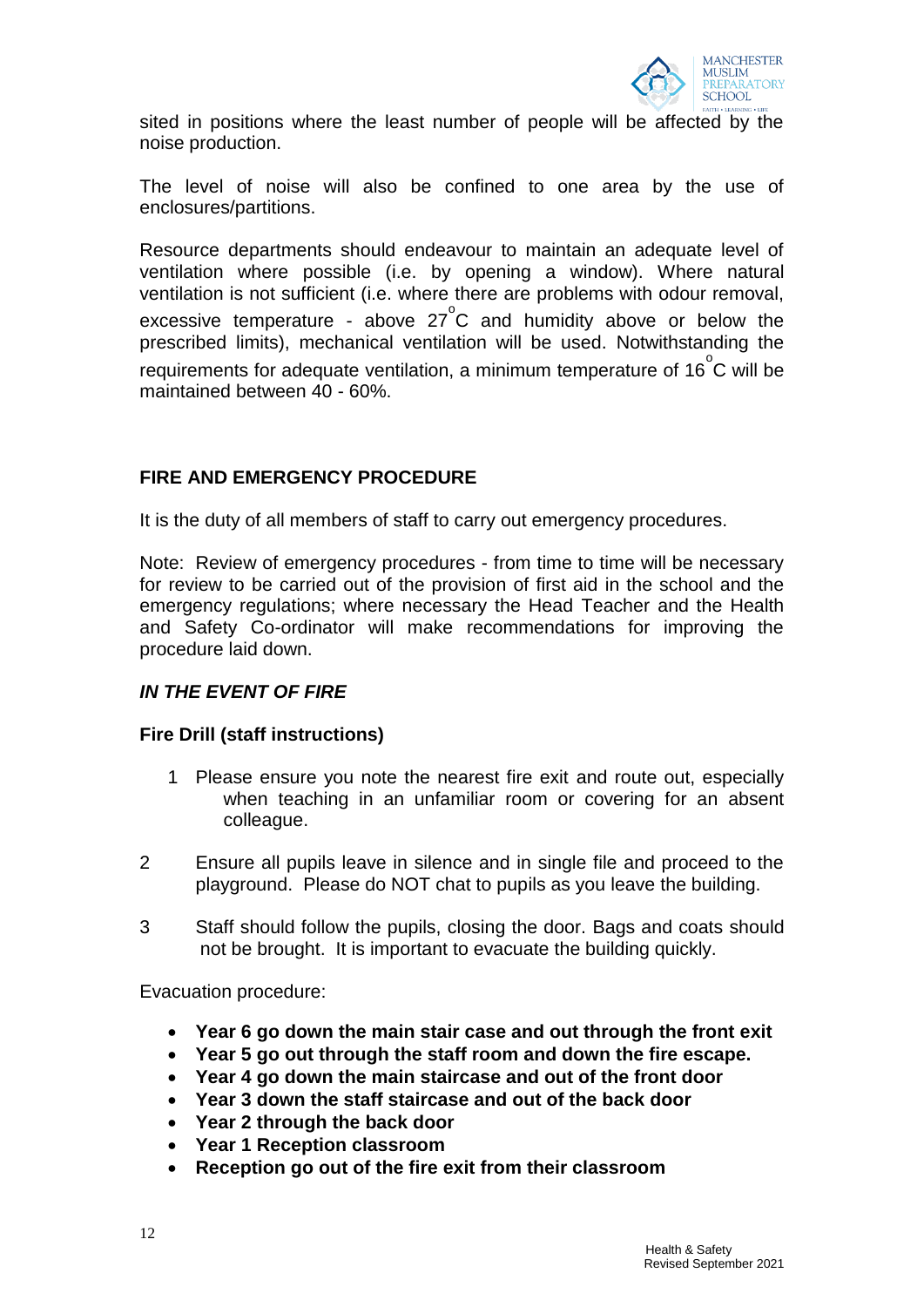

- **Urdu room/ICT room- down the fire escape through the Urdu room.**
- **Library down the main stair case and out of the front door.**
- **Hall – all three exits should be used to vacate the hall as quickly as possible.**
- **Dining room – out into the playground through exit into the playground.**
- **Nursery go out of the fire exit from their classroom**
- **Any staff, helpers and pupils in any other part of the building are to use the nearest exit to them. All fire exits are clearly marked.**
- 4 Pupils should line up in the designated area outside building.
- 5 Attendance will be checked by class teachers using the registers. The Secretary/PA/Admissions officer on hearing the fire alarm must bring the class registers, staff/lunchtime staff signing out books, visitors' book, mobile phone and emergency gate keys.
- 6 The class teachers will notify the Head Teacher immediately if anyone is missing.
- 7 A record of fire drills will be kept by the Head Teacher and the H&S Coordinator

#### *Lunchtime Fire Procedure*

- 7 All lunchtime supervisors on duty in the playground shall on hearing the fire alarm gather all children together away from the building and ensure no child re-enters the building
- 8 Lunchtime supervisors on duty in the dining area shall evacuate all children from the building.
- 9 Staff members in classrooms where children are engaged in lunchtime extra curricular activities or eating sandwiches shall evacuate all children from the building and ensure on the way out that any toilets are vacated

#### **General**

All visitors must sign in and out at the office and wear a visitor's badge.

Signs are to be put on the fire doors, for example 'fire door keep closed'.

Side doors are to be bolted from the inside, for safety reasons.

The same procedure, (as for fire drills), will occur in the event of a bomb scare.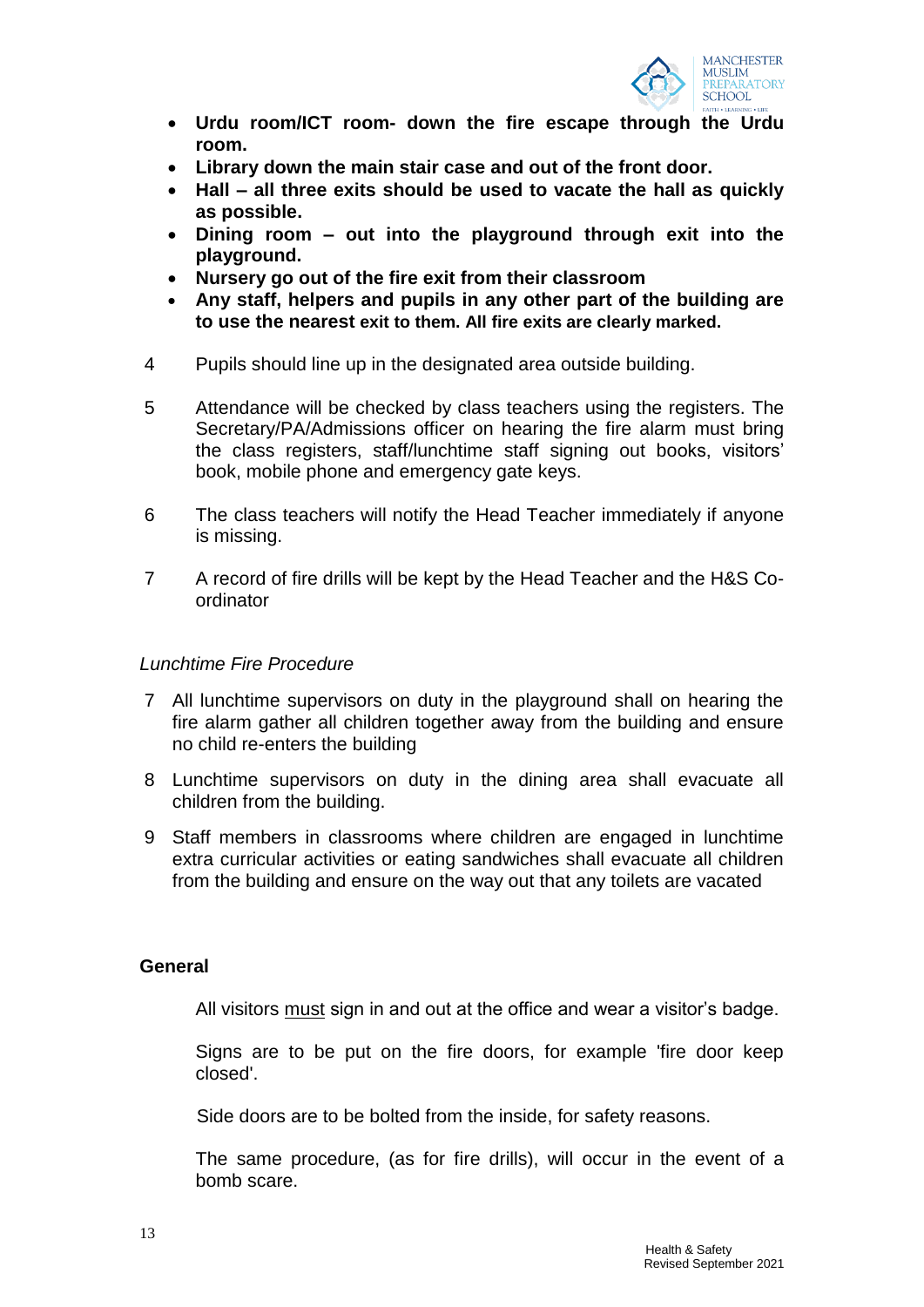

#### **ACCIDENT & NEAR MISSES REPORTING**

All accidents, dangerous occurrences and occupational diseases involving an employee, pupil or visitor arising out of the activities carried on within the school premises, must be reported to the Head Teacher or the Health & Safety coordinator and recorded in an accident book. The official accident book must be used which is kept in the Admin Office.

All employees, pupils, visitors, and contractors who sustain injuries must complete an official accident form and obtain the signature of the Head Teacher.

The person who has suffered the injury should be asked to give details to a member of staff who will complete an accident form. It should be done as soon as possible after the accident whilst the circumstances are fresh in his/her memory. If this is not possible because, for instance, the person has reported the accident orally and then gone to hospital for treatment, the written report must be completed by the H & S Co-ordinator or colleague who received the oral report and the information supplemented by any witnesses. When completed the form should be signed by the H & S Co-ordinator and copies forwarded promptly to the Head Teacher and Trustees. A copy must be kept for the school files. The accident log/near miss log should also be completed.

Voluntary staff, parents, pupils and visitors etc. who sustain an accident should be asked to give details to enable the form to be completed on their behalf and then the form should be signed and submitted to the Head Teacher and Trustees as in 2 above.

Using the reporting system any fault in the premises which is the responsibility of the Trustees should be notified to them at once. If the repair is the responsibility of the school then the Head Teacher will decide what emergency action to take whilst for arranging necessary repairs.

Where there has been a near miss, i.e. an incident in which an accident was narrowly averted, this too should be reported and recorded in the near miss log kept at the school reception.

The Health and Safety Co-ordinators will investigate accidents where it is considered that avoidable hazards have been a contributory factor, or where there may have been implications for other schools. All reasonable efforts will be made to prevent a recurrence of such accidents.

#### **NOISE**

The school is committed to a policy or reducing the risk of noise-induced hearing damage to the lowest levels reasonably practicable within school.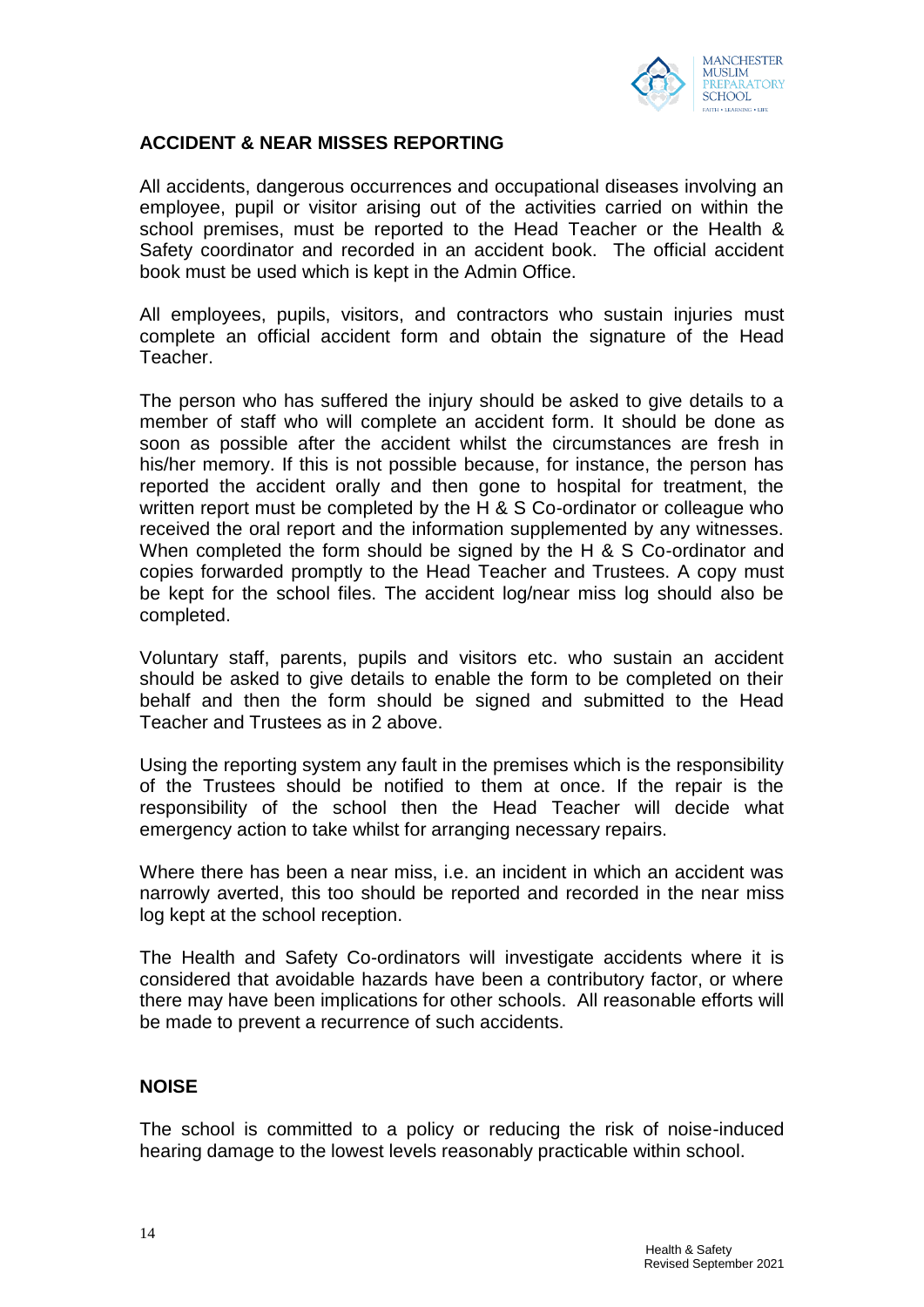

# **HEALTH AND SAFETY MONITORING**

From time to time young children contract certain illnesses through no fault of their own, for which they have to be excluded from school for a specific period of time. Below is a list of diseases and the time for which they should be kept at home:

| <b>Chicken pox</b>    | 6 days minimum from onset of rash         |
|-----------------------|-------------------------------------------|
| <b>German measles</b> | 7 days minimum from onset of rash         |
| <b>Measles</b>        | 7 days minimum from onset of rash         |
| <b>Mumps</b>          | 7 days minimum or until swelling has gone |
| <b>Whooping cough</b> | 21 days minimum from onset of cough       |
| Impetigo              | Until skin has healed                     |

Outbreaks of ill health in the school should be reported to the Consultant in Public Health Medicine, responsible for communicable disease control, for appropriate action. See Appendix 3- RIDDOR for further information.

#### **TRAINING**

The school will provide information, training and instruction on matters of Health and Safety to enable employees to conduct their work without risks to either themselves or others. The School will also provide training for all levels of management, whereby staff on positions of responsibility are aware of their responsibilities under Health and Safety Law.

#### **HEADTEACHERS/TEACHER TRAINING**

The Health and Safety Co-ordinator will arrange to have an Inset at the beginning of every academic year. The Seminar will address current Health and Safety Issues together with the presentation of forthcoming legislation, Codes of Practices, etc., following which there will be an opportunity to present questions and comments.

The Health and Safety Co-ordinator will give presentations to the School management at the request of the Head Teacher and discuss any Health and Safety matter applicable to the school.

Health and Safety information sent to the school is for the attention of the Health and Safety Co-ordinator. These are sent on an ad hoc basis following information received from various sources, e.g. HSE, Trading Standards, Environmental Health Departments, Department of Education, Accident Investigations, etc.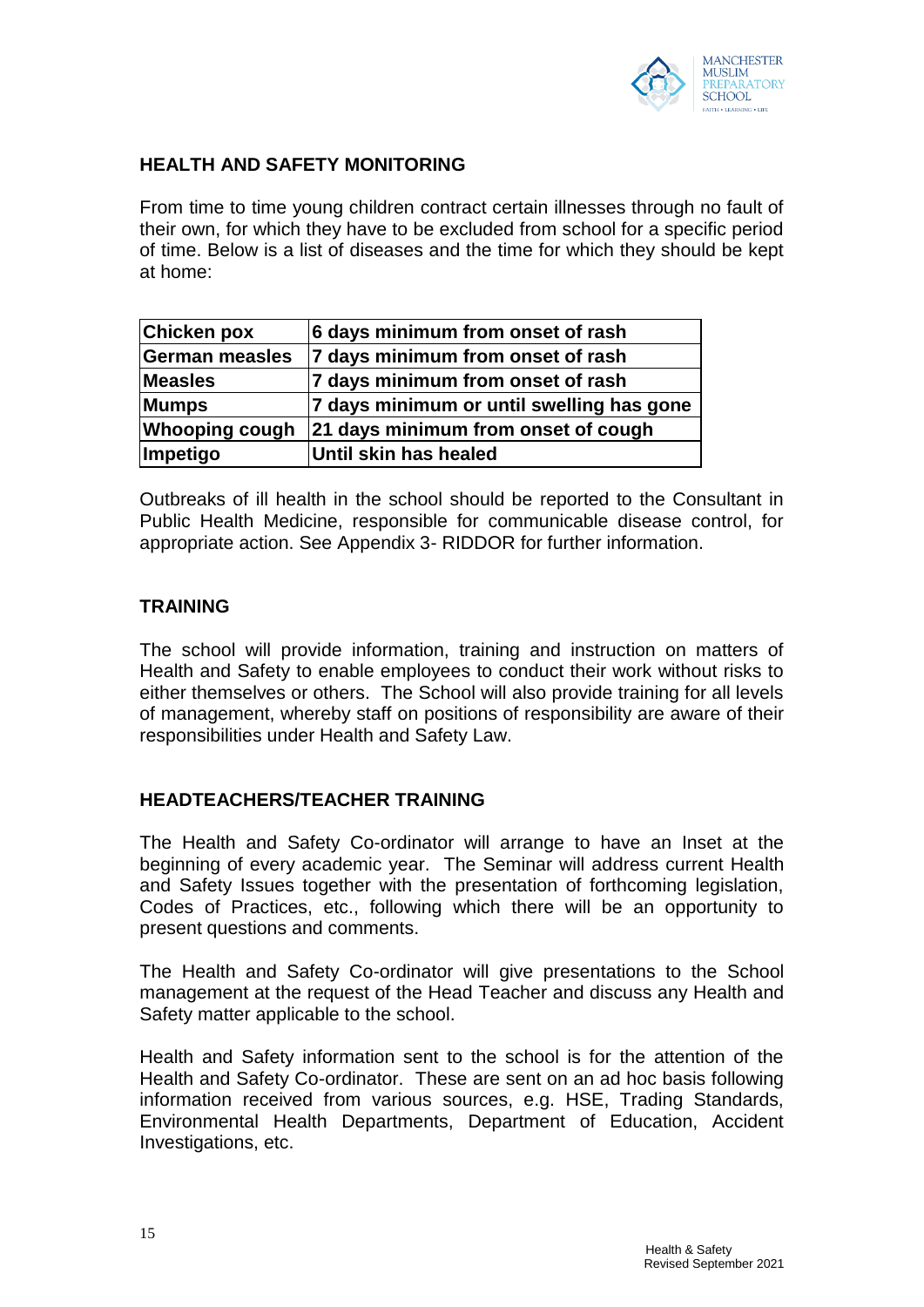

Where specialist Health and Safety training is required for teacher to conduct their work safely, this will be provided by the school. Such training will be ongoing. Staff who are involved in food handling will attend training in Basic Food Hygiene.

# **PREVENTION OF VIOLENCE TOWARDS STAFF**

- 1 All working members of staff must feel safe within their working environment and should feel free from the threat of violence. Calm, fair and considered dealings with pupils, parents and visitors will normally result in a positive and helpful working environment for all.
- 2 However, there are circumstances where this is not always possible. Acts of verbal and physical abuse to staff by pupils should be reported to the Head Teacher immediately.
- 3 All visitors to the school should sign in and out and be asked to wear visitor's badge. Persons not wearing such a badge should be asked politely to return to the office. If they do not comply the office will be informed, the caretaker and the Head Teacher consulted.
- 4 All members of the staff should take reasonable steps to avoid any situation which could result in violence. For example, it is inadvisable for staff to be working alone in an isolated part of the building late at night.
- 5 Members of staff and pupils should be vigilant and report suspicious behaviour by any member of the public on or near the school premises to the office.
- 6 During the school holidays the front door will be locked: staff can gain entry by using a digital code.

# **OBLIGATION OF ALL EMPLOYEES**

The Health and Safety at Work, etc., Act 1974 states;

It shall be the duty of every employee while at work:

- (a) to take responsible care for the health and safety of him/herself and of any other persons who may be affected by his acts or omissions at work and
- (b) as regards any duty or requirement imposed on his employer or any other person or under any of the relevant statutory provisions, to co-operate with him/her as far as it is necessary to enable that duty or requirement to be conformed or complied with.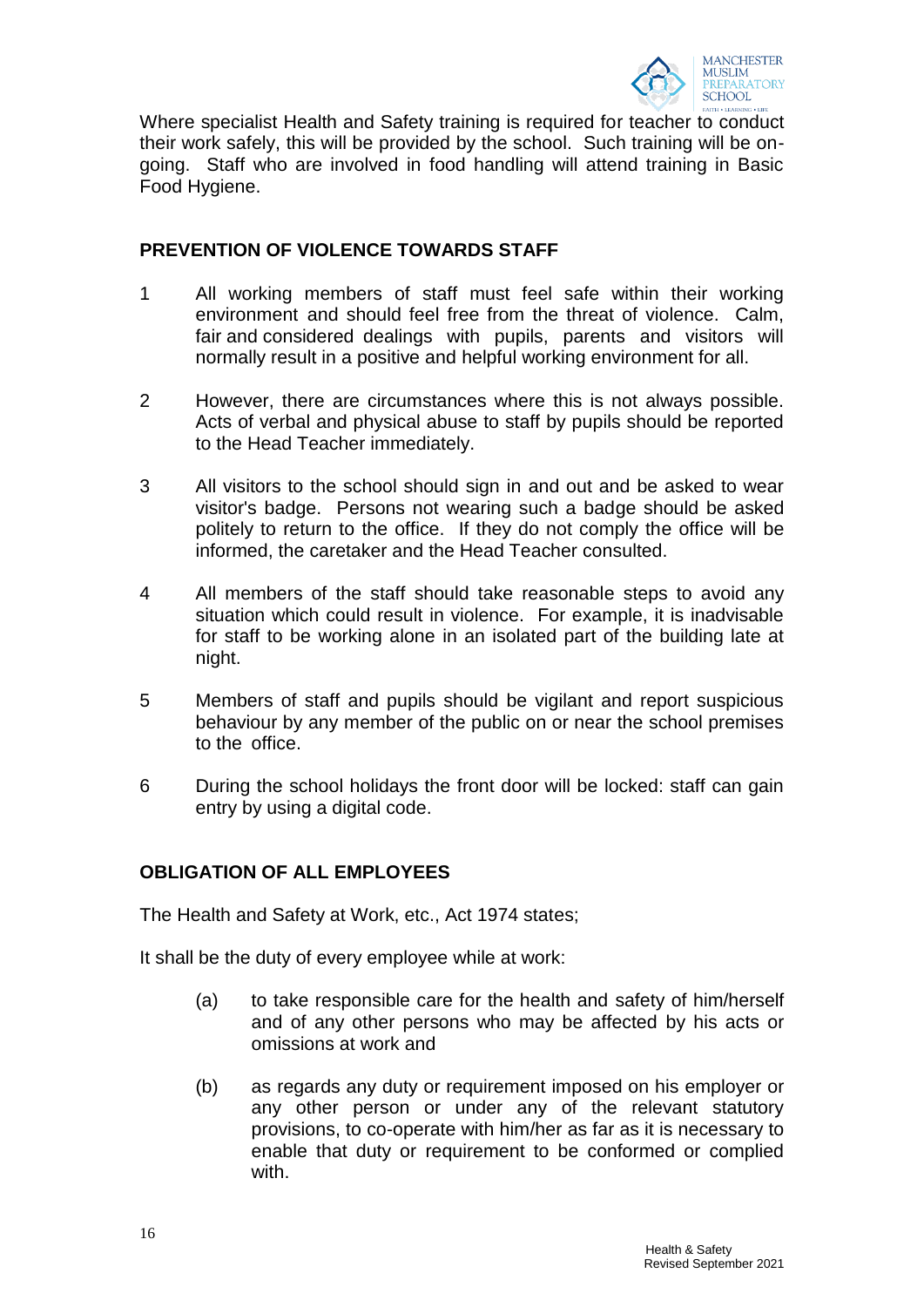

The Act also states;

No person shall intentionally or recklessly interfere with or misuse anything provided in the interests of health, safety or welfare in pursuance of any other of the relevant statuary provisions.

In order that the laws can be observed and responsibilities to pupils and other visitors to school are carried out all employees are expected;

- (a) to know the special safety measure and arrangements to be adopted in their own working areas and to ensure they are applied.
- (b) to observe standards of dress consistent with safety and/or hygiene.
- (c) to exercise good standards of housekeeping and cleanliness.
- (d) to know and apply the emergency procedures in respect of fire and first aid.
- (e) to use and not wilfully misuse, neglect or interfere with things provided for her own safety and/or the safety of others.
- (f) to co-operate with other employees in promoting improved safety measures in the school.
- (f) to co-operate with the appointed Health and Safety co-ordinator.

These staff;

- (a) have a general responsibility for the application for the schools safety policy to their own department or area of work and are directly responsible to the Head Teacher for the application of existing safety measures and procedures within that department/area of work. Advice or instructions given by the Trustees and the Head Teacher including the relevant parts of this statement, shall be observed.
- (b) Shall where necessary, establish and maintain safe working procedures including arrangements for ensuring, as far as is reasonably possible, safety and absence of risks to health in connection with the use, handling and transport of articles and substances (e.g. chemicals, boiling water, duplicating fluid, guillotines).
- (c) shall resolve any health and safety problem any member of staff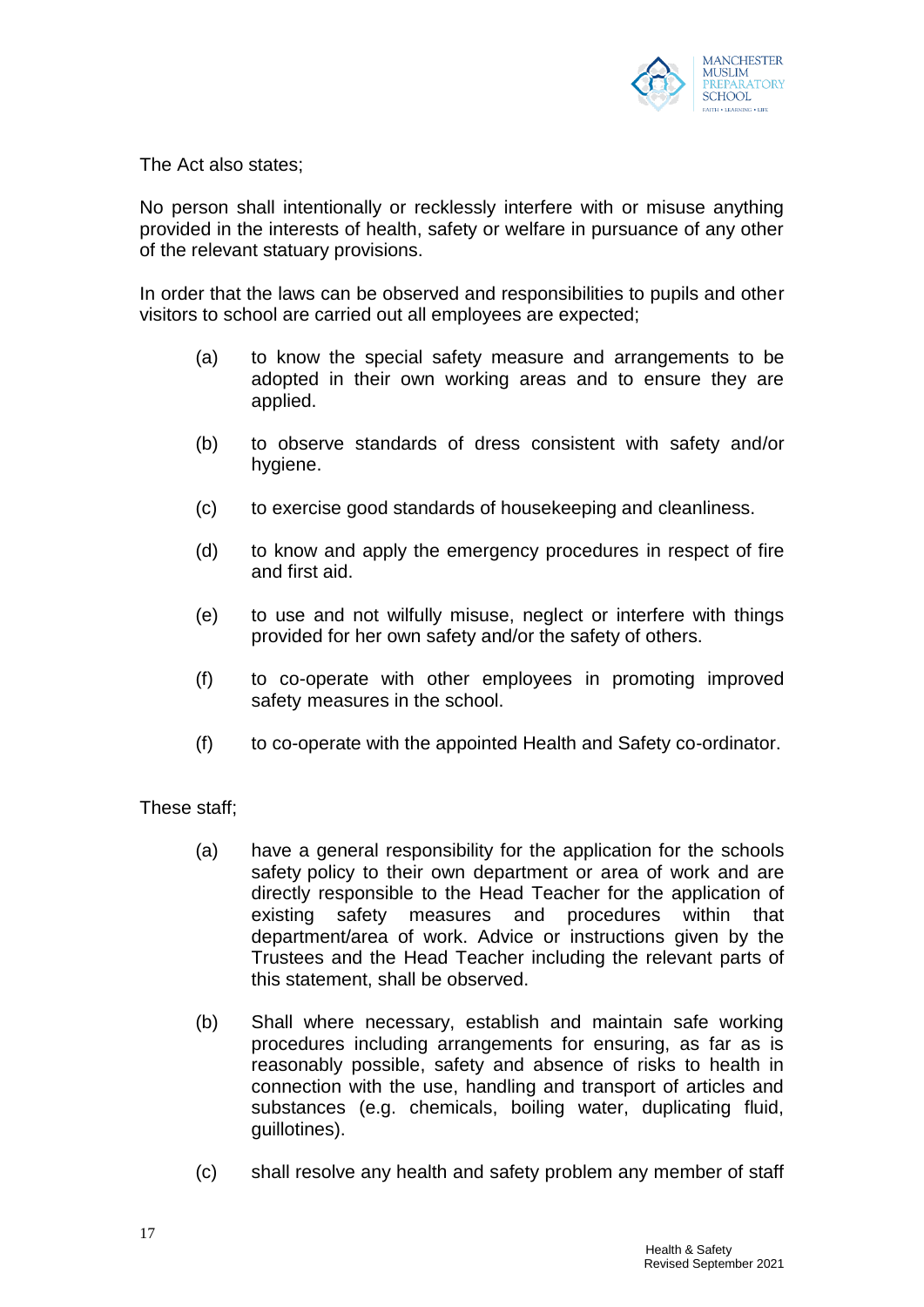

may refer to them and refer to the Head Teacher any of these problems for which they cannot achieve a satisfactory solution within the resources available.

- (d) shall carry out regular safety inspections of activities for which they are responsible and, where necessary, submit a report to the Head Teacher.
- (e) shall ensure, as far as reasonably practical, the provision of sufficient information, instruction, training and supervision to enable other employees and pupils to avoid hazards and to contribute positively to their own safety and health at work.
- (f) shall, where appropriate, seek the advice and guidance of the relevant advisor.
- (g) shall propose to the Head Teacher requirements for safety equipment and on additions or improvements to plant, tools, equipment or machinery which are dangerous or potentially so.

# **THE PUPIL**

The pupils are expected to;

- (a) to exercise personal responsibly for the safety of self and classmates.
- (b) to observe standards of dress consistent with safety and/or hygiene.
- (c) to observe all safety rules of the school and in particular the instructions of teaching staff given in an emergency situation.
- (d) to use not wilfully misuse, neglect or interfere with things provided for her safety.

#### **VISITORS**

Regular visitors to the school and other users of the school should be required to observe the safety rules of the school. In particular parents helping out in school should be made aware of the Health and Safety arrangements applicable to them through the teacher to whom they are assigned.

Contractors should be made aware of the school's policies and should satisfy the school that they are working in a safe and proper manner in accordance with all statutory and advisory standards.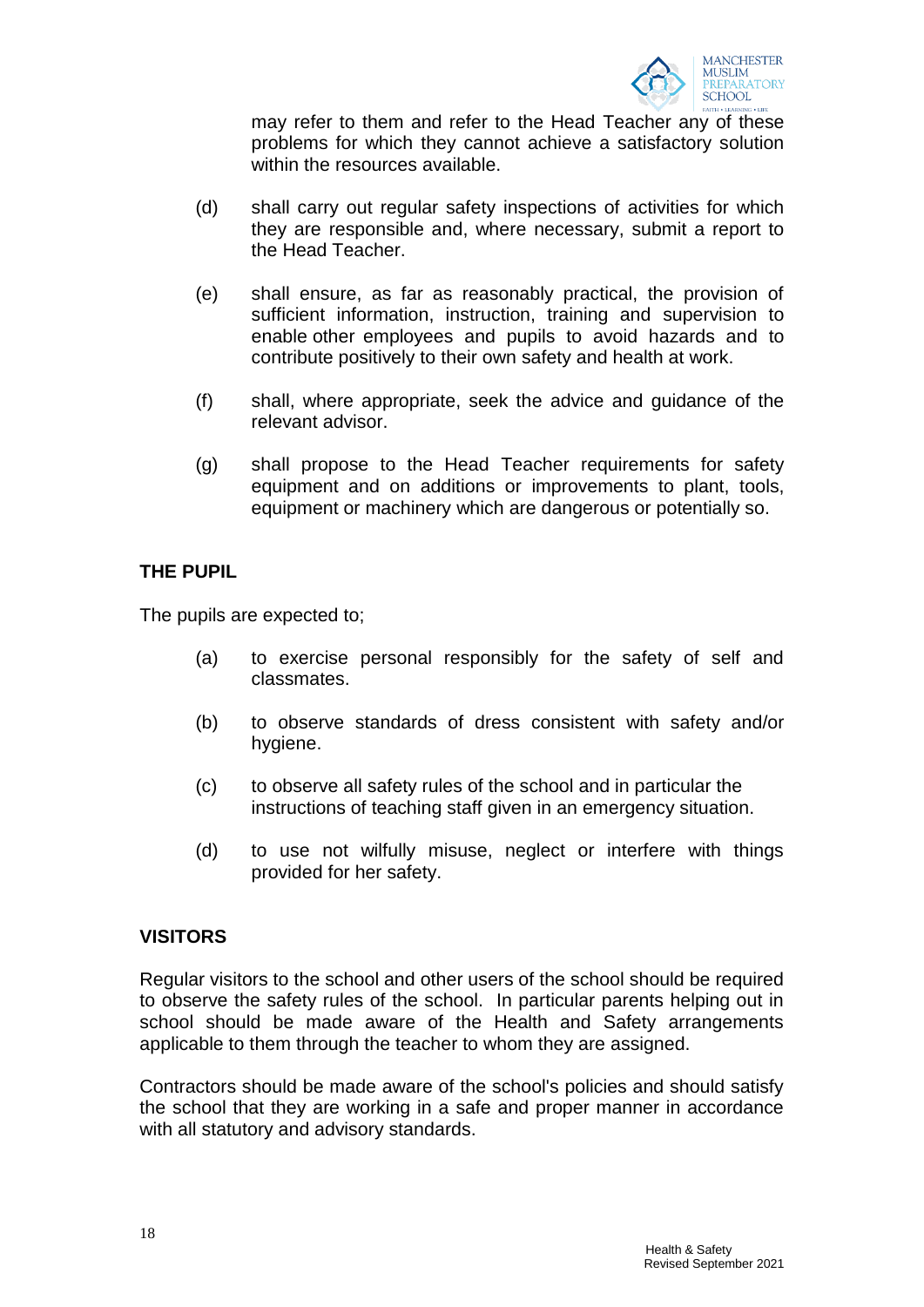

# **SUPERVISION OF PUPILS**

- (a) Pupils should not arrive at school before 8.30 a.m. They cannot be adequately supervised before this time and should therefore not be on the premises. The school is not responsible for those pupils who arrive before 8.30 a.m.
- (b) Pupils are supervised at break & lunch times in accordance with the duty rota which covers all areas of the school.
- (c) Pupils should move around the building in an orderly fashion, keeping to the left on staircases and in corridors. They should wait outside classrooms before lessons until a member of staff arrives or asks them to enter the room.

#### **SECURITY OF THE PREMISES**

#### **Keys**

The Head Teacher, the Administration Staff, the Caretaker, and the Deputy Head Teacher are the designated key holders and are responsible for the security of the building.

Keys are also issued to certain non-school persons such as the cleaning staff, and organisations using the school regularly. They are responsible for leaving the building secure. The school gates should all be locked when children are in the playground.

It is the responsibility of all teaching staff to make sure that their classroom is secure, windows closed and equipment switched off before leaving the premises.

#### *Caretaker*

It is the responsibility of the caretaker to check weekly that:

- All locks and catches are in working order
- The emergency lighting is working
- The fire alarm has no faults
- The security system is working properly
- **Before leaving the premises, check:-**
- All the windows are closed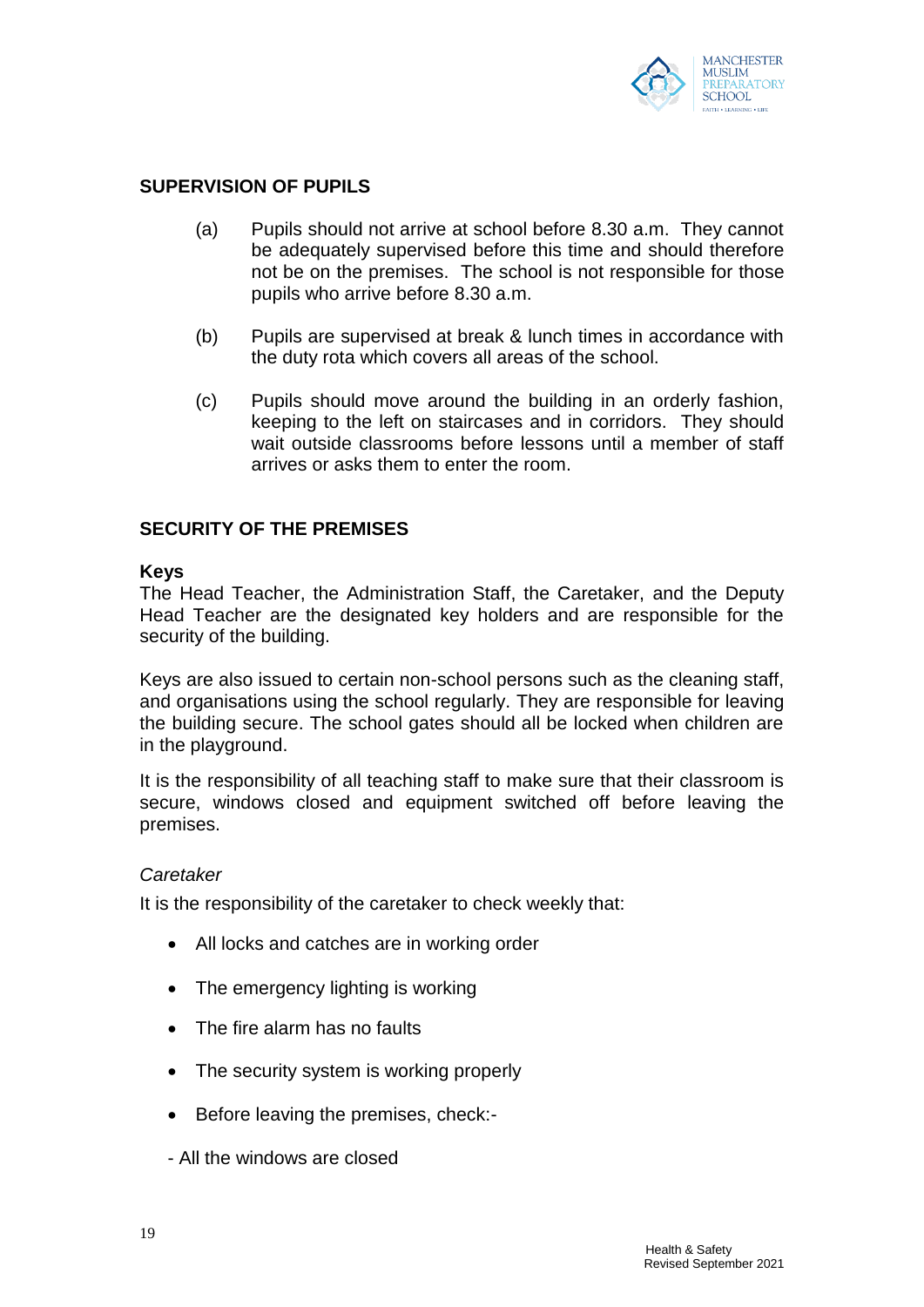

- The doors are locked and secure
- The security alarm is set if he is the last person to leave

### **BUILDING MAINTENANCE**

The school must be maintained in a condition that is safe and without risk to Health and Safety.

The contractors appointed by the Head Teacher/Trustees will monitor the condition of the school premises on a regular basis. They will advise on all matters relating to maintenance improvements and structural changes**.**  Where repairs are needed, care should be taken to ensure that only competent persons are used to carry out such repairs. The advice of the Contractors must be sought where necessary. Clarification regarding all aspects of building maintenance can be obtained from the caretaker. The Building Surveyors will monitor the standards of both Maintenance and repairs undertaken by contractors.

#### **GOOD HOUSEKEEPING**

The premises must be kept in a condition that is safe and without risk to health. An essential part of this commitment is the provision of daily cleaning and refuse disposal.

Cleaning should be carried out daily and refuse collection weekly. All refuse must be removed from the school premises daily and placed in secure compound to await collection. It is the responsibility of the contractor to monitor Health and Safety of their own staff. However, all staff and pupils within the school must take responsible care to ensure that their workplace is kept as clean and tidy as possible. Rubbish bins must be used for litter and special items of waste, such as broken glass or needles, must be disposed of safely.

Where further help and guidance is needed regarding the storage or disposal of any items or materials used in school, advice should be sought from the Health and Safety Co-ordinator.

Lights in the classrooms should be switched off when not in use.

#### **GLAZING**

The Head Teacher will ensure that all replacement glazing complies with the requirements of BS 6262: 1982 (British Standard for Glazing in Buildings) especially with reference to the provision of toughened glass in doors and side panels below 800 mm and windows below 150 mm from the ground. Staff should report any breakage's to the Head Teacher immediately.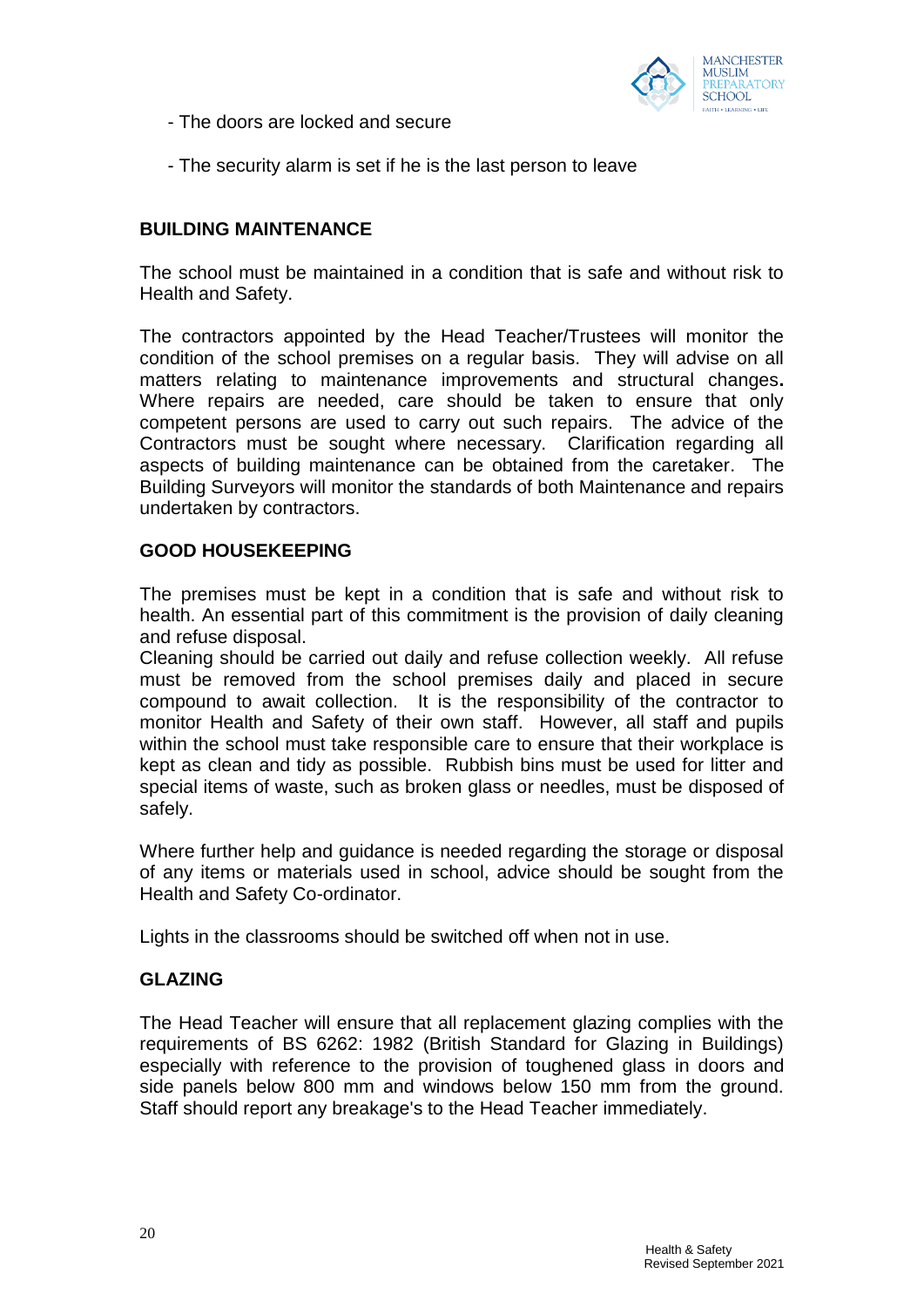

### **STAIRS AND CORRIDORS**

All stairs and doors must be kept free from obstructions and litter at all times. The requirements of the school's fire evacuation procedures must be observed in this respect and complied with under the requirements of the Fire Precautions Act 1971.

Stairs and corridors will be maintained in a condition which is safe and without risk to health. They will also be cleaned on a regular basis in accordance with the 'Provision of Building Cleaning Services' contract by the cleaning contractor. Such contract also contains Health and Safety requirements which must be net by the contractor in addition to such statutory requirements as the health and Safety at Work Act 1974 and the Control of Substances Hazardous to Health (COSHH) Regulations 1988 (see Appendix 2). Only such substances which are contained on the approved list, (available from the Central Client Division), must be used or stored in schools. All risk assessments made under the COSHH Regulations must be made available to the Head Teacher.

Where defects are noted in stairs and corridors, they should be reported in the first instance to the Head Teacher who will consult with the Building Surveyor/Trustees to arrange remedial action as necessary.

#### **Pupil Guidelines**

Corridors and stairways offer the most frequent hazard to our pupils. Any poor behaviour in a corridor or on a stairway presents a risk to others in the vicinity. In order to prevent this from happening, all staff must accompany their classes through the corridors.

In addition, pupils will be expected to follow

The Corridor Code:

- 1. Consideration must be shown for the safety of others on the corridor or stairway.
- 2. Pupils should walk steadily on the left without running or pushing.
- 3. The one way system on stairways should be used when it is in force.
- 4. Schoolbags should be held close to the body. If the corridor is busy, it should be kept in front or behind. Schoolbags should not be swung or thrown with particular care being taken of younger, smaller children whose face may be level with bags.
- 5. When a teacher or supervisor calls out "Stand still!" pupils must do so at once. It means that to walk on would be to cause an accident.
- 6. At entrance and exits, pupils should queue patiently and quietly.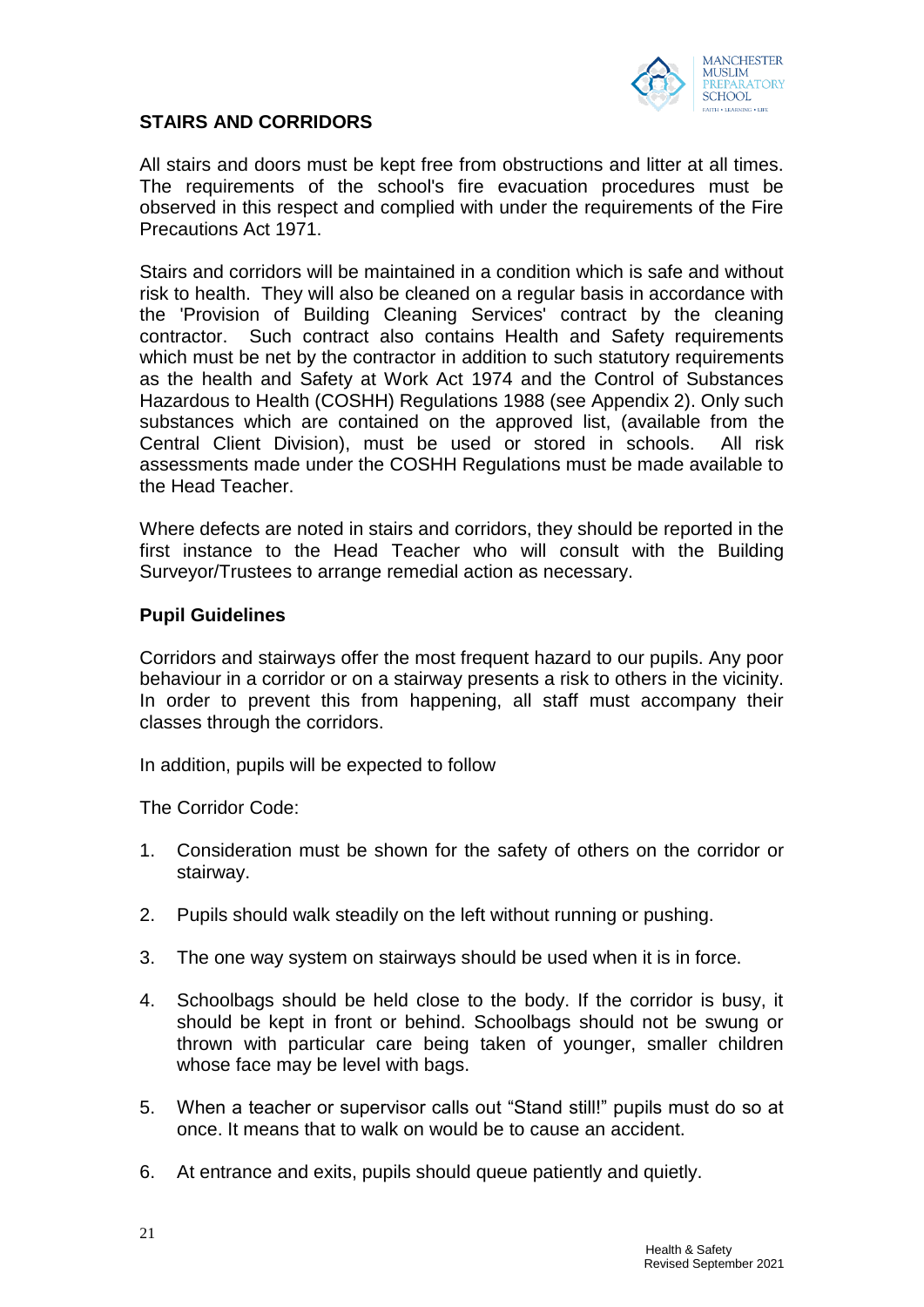

#### **TRAFFIC MANAGEMENT**

The drivers of all vehicles entering the school premises must observe the local speed limits and rules which apply. They must exercise at least the same degree of care, required by the Highway Code, as the law abiding driver would exercise on the public highway.

Where speed limits exist, it is for the Head Teacher to take action where breaches of such restrictions are noted. Section 2 of the Health and Safety at Work etc., Act 1974 requires safe access and exit from the work place and where pedestrians and vehicular traffic mix closely, extra care must be taken by drivers and pedestrians. Breaches of these rules constitute a breach of the above legislation that may result in prosecution of the offender by the Health and Safety Executive.

Parking on the school site is to be restricted during school hours to employees only. Parking on the school site is a convenience for drivers only to be used when it can be done safely. Where there is a degree of risk involved, such parking should be undertaken outside school premises.

Delivery vehicles and building contractors' vehicles must ensure that when they enter the school premises, they observe the local rules that apply. This is especially important at all time when pupils may be playing on or near to route taken by such vehicles, ie lunch/play times and at the beginning and end of each school day.

Where roads are used, these should be kept free from congestion and unlawful parking. Access for emergency vehicles must be maintained at all times.

It is for the Head Teacher and Trustees to ensure that traffic management systems are adequate.

Monitoring of traffic management will form a part of the Annual Health and Safety Audit.

#### **CONSTRUCTION SITES AND BUILDING WORK**

#### **Construction/remodelling the school**

All construction work involving the building of the new school or extensions/ remodelling of the existing school will be undertaken under the supervision of the site manager by approved contractors.

Before any construction work is undertaken on school sites, the Health and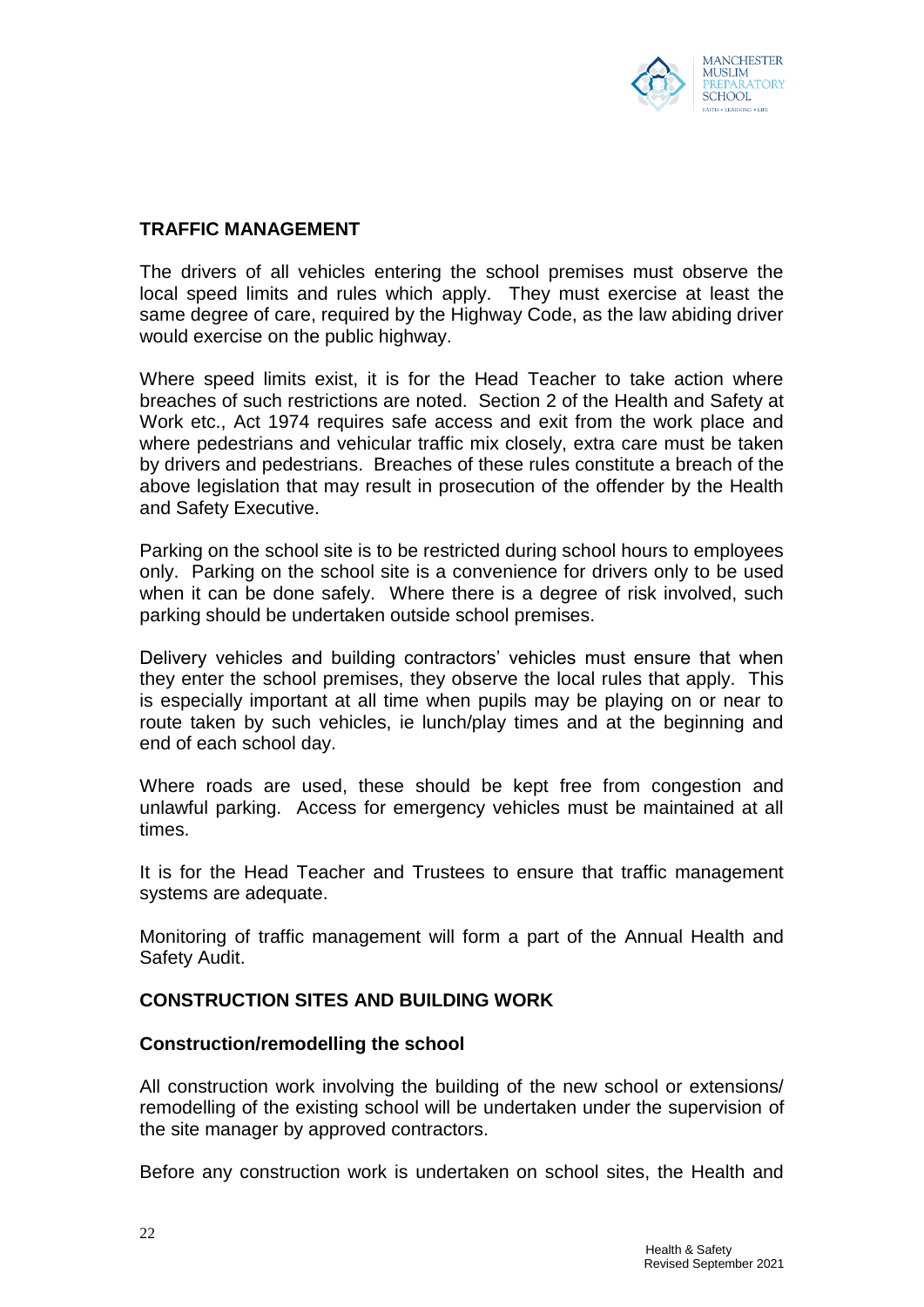

Safety Co-ordinator will liaise with the contractor, Site Agent, Architect and Head Teacher to establish a safe system of work during the duration of the building work. Points of access and exit, boundaries and fencing, use of school facilities (e.g. Toilets, water, electricity, etc.) and segregation of staff and pupils from the building work will be discussed at such meetings. Any variations from the agreements reached at such meetings must only be carried out after prior consultation with the Health and Safety Co-ordinator.

No member of staff, pupil or any other school visitor may enter any area of building/repair work unless permission from the Site Agent/Foreman has been obtained.

# **MINOR REPAIR WORK AND MAINTENANCE**

All contractors must report to the School Office/Head Teacher upon arrival and departure at the school and inform the School about the work being undertaken. All hazardous areas of Building/repair work must be cordoned off or screened as appropriate to protect the health and safety of others. When contractors are working on roofs, all persons should be prevented from entering any room directly underneath. If any member of staff is concerned about the safety of any building/repair work, such concerns should be made known via the Head Teacher and/or the Health and Safety Co-ordinator, who will carry out investigations and liaise with the contractor.

### **BOUNDARIES**

The school boundaries will be maintained in a reasonable and safe manner in order to ensure the safety of pupils. Boundaries will be inspected formally once every 12 months as part of the school's annual safety audit.

#### **HEATING AND VENTILATION**

Normally heating is provided by the central heating system but in certain circumstances it may be necessary to supplement this with portable heaters. Electrical heaters must be included in the annual electrical check of portable appliances. Under no circumstances must portable open-bar electric fires or Bunsen burners be used in the school for heating.

The minimum temperature of 16 $\degree$ C should be maintained after the first hour from the official starting time of the school day. During warmer weather the temperature should be kept below 27°C, so far as is reasonably possible. This temperature should not be exceeded for more than 10 days per year. A thermometer is in the Resources for employees to check the temperature.

All through the year, adequate ventilation should be provided for odour removal, replenishment of oxygen and humidity control. When extraction fans are used, it is essential that vents are provided in doors, etc., for the provision of make up air.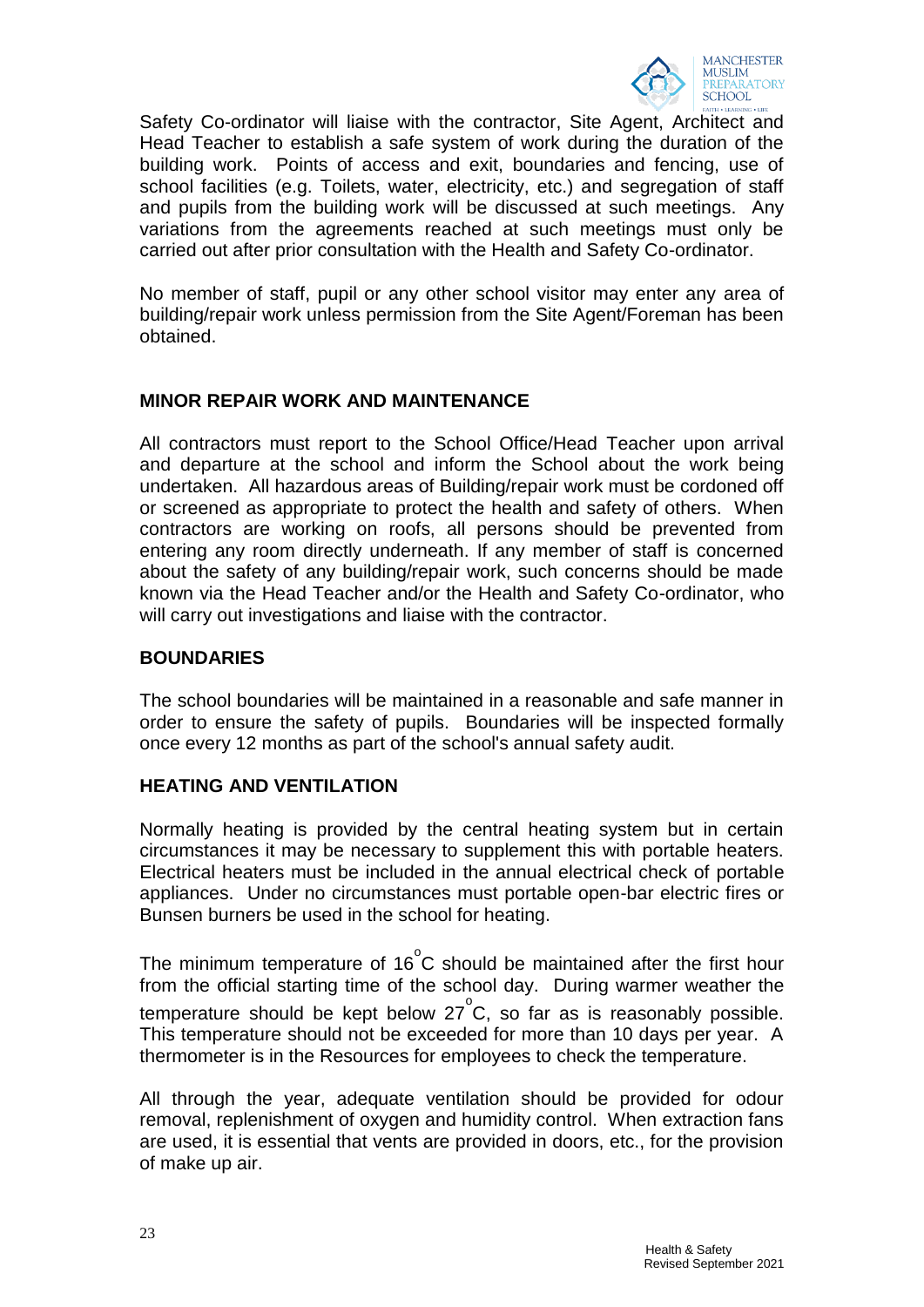

#### **GAS AND PRESSURE VESSELS**

Where gas is used in school kitchens, there shall be fitted an emergency shut off valve which is readily accessible and easily operated. All pipes must be clearly marked either by using painted yellow ochre or marked in some other acceptable way, e.g. yellow labels with words GAS - clearly illustrated. The Head Teacher and the Caretaker must be aware of the location of the main gas shut off valve.

All gas appliances will be subjected to an annual inspection and soundness test carried out by a competent person.

The Trustees will comply with the recommendations of the publications 'Guidance Notes on the Gas Safety in Educational Establishments' (Publication IM/25 by British Gas and the Department of Education and Science 5/89).

All pressure vessels will be installed, used, tested and maintained in accordance with the Pressure Systems and Transportable Gas Containers Regulations 1989. This is done by an engineer appointed by the Head Teacher/Trustees.

#### **ELECTRICITY AT WORK**

The Electricity at Work Regulations 1989 and HES Guidance Note GS 23 'Electrical Safety in Schools' outlines the requirements for electrical safety. The requirements of BS 4163: 1984 'Health and safety in Workshops of Schools and Similar Establishments' will also be adopted.

Before any item of electrical equipment is used, the user should give each item a visual check to ensure there are no obvious defects.

All portable electrical appliances will be checked annually by an electrical contractor using portable appliance tester. Fixed electrical appliances will also be tested on an annual basis using an Earth Loop Impedance Tester, complete with earth lead and probe. The contractor who carried out such tests will also carry out minor repairs where necessary and also take out of service any items which do not meet with safety standards.

Where technical knowledge is needed for the repair of electrical equipment, help and advice must be sought from a professional source. The wiring of plug tops carried out by a competent person and the item included on an inventory of portable electrical equipment to be checked annually by the electrical contractor. (A competent person according to Guidance Note 23 - Electrical Safety in School', is a person who possess sufficiently technical knowledge, experience and skill to be able to carry out a specific task and prevent danger of injury arising during the course of the work or as a result of the work).

Only electrical items which have been approved by the contractors may be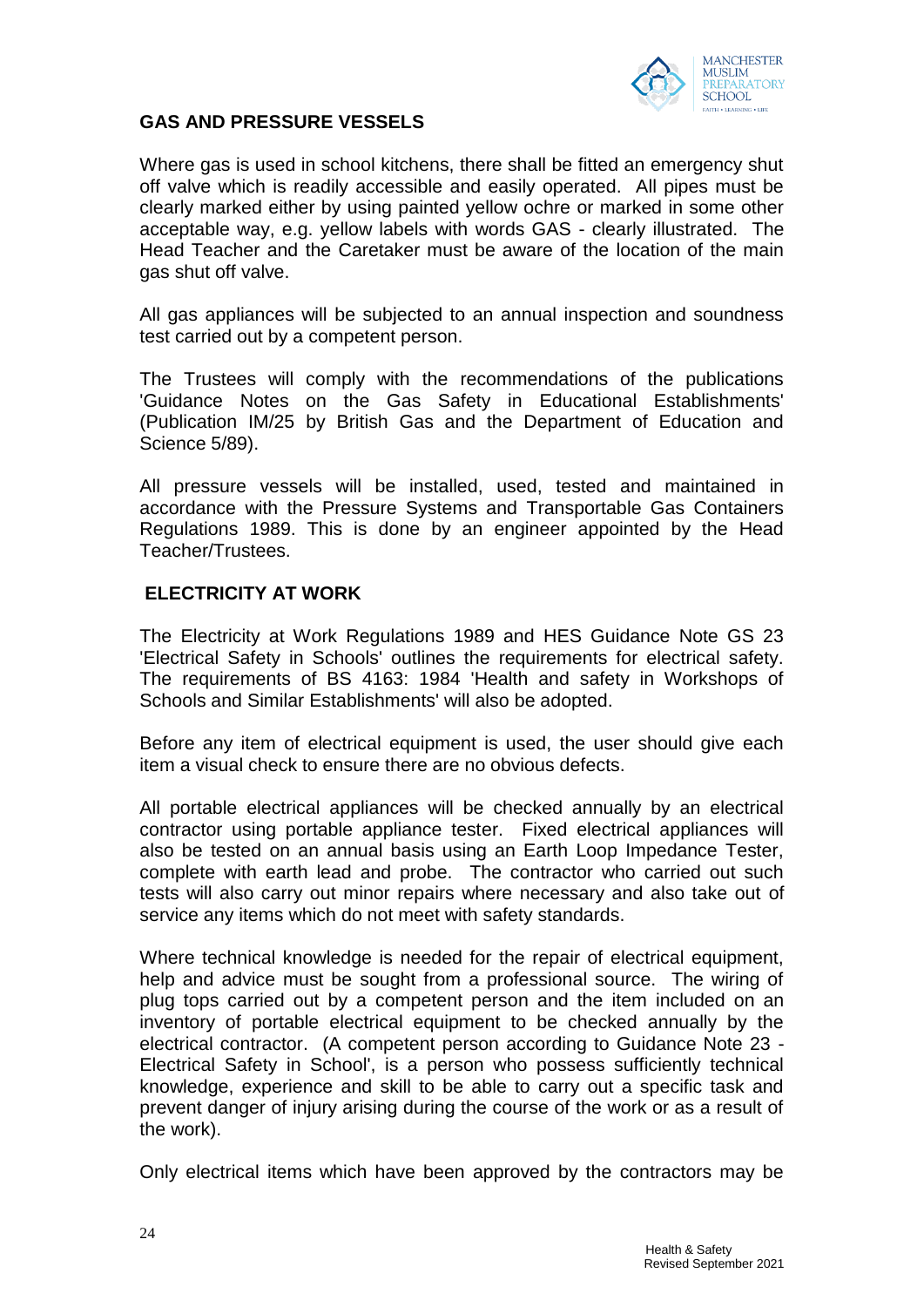

used within the school premises. Portable open-bar electrical fires must not be used or stored in school. If any person is in doubt as to the suitability of any equipment, advice should be sought.

# **ELECTRICAL AND PORTABLE TESTING AND ELECTRICAL SUPPLY TESTING**

This will be carried out in accordance with recommendations made under the Electricity at Work Regulations 1989 Section 4, which states;

'Tests should be carried out to prevent danger, all systems shall be maintained so as to prevent, so far as it is reasonable possible, such danger'.

Checks will be carried out on all portable equipment as follows;

An annual visible audit. All staff have a responsibility to view equipment within their own work area and report any problems in respect to worn wiring, loose connections and operational problems to the Head Teacher who will be responsible to report it to the Caretaker and follow up that repairs have been done.

#### **VISUAL DISPLAY UNIT WORK STATIONS**

All new VDU work-stations will comply with the requirements of the Health and Safety (Display Screen Equipment) Regulations, 1992 from 1 January 1993.

#### **FURNITURE AND EQUIPMENT**

All equipment purchased for use in the school must be suitable for use at work. If there are enquiries about suitability these should be to the Head Teacher in the first instance.

All items of furniture have a limited life therefore it is essential that regular visual checks are carried out as part of the annual safety audit. All Class Teachers, subject co-ordinators and the Caretaker have the responsibility for carrying out these visual checks.

# **CLEANERS**

COSHH assessments for hazardous substances used by the caretaker are held within the caretakers Health and Safety manual.

#### **MANUAL HANDLING**

No person shall undertake any manual handling operation that may cause risk of injury. Manual handling operations are defined as lifting, lowering, pushing, pulling, carrying or moving heavy loads.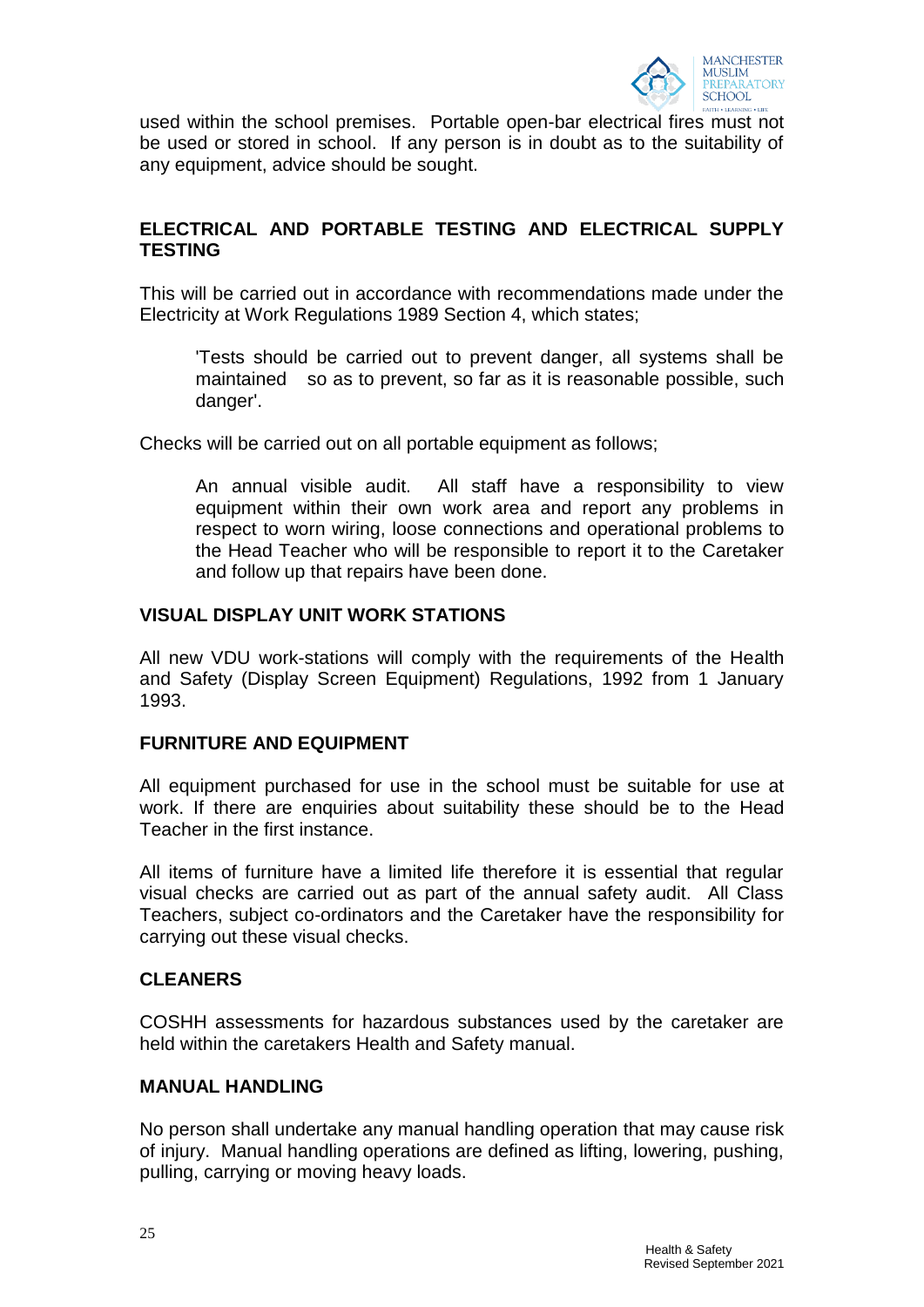

Where possible, the need for manual handling should be eliminated, but where this is not possible, the use of mechanical manual handling aids will be considered.

Where manual handling cannot be avoided, as assessment risk will be made of each manual handling operation to establish the degree of risk involved. This assessment will take the following factors into consideration:

- (a) The character of the load
- (b) The working environment
- (c) The capacity of the individual

The assessment will be reviewed and amended when any of the above factors are changed.

The booklet 'Manual Handling', available from HMSO, contains the Manual Handling Operation Regulations, 1992, and associated guidance on all aspects of manual handling (see appendix 4).

#### **SCHOOL VISITS**

- 1. All out of school visits and activities must be approved by the Head Teacher.
- **2.** In order to obtain approval, visit leaders should refer to the 'Educational Visit Policy'
- **3.** Once the various forms have been completed the form should be submitted to the Head Teacher, in sufficient time for the proposed trip to be considered. This should be at least 4 weeks before the date of the outing or 8 weeks in the case of an overnight stay or a continental journey when there is additional information to be gathered and extra forms to be completed. "See Educational Visit Policy"
- **4.** Fieldwork is regarded as a lesson that is taking place off the school site and normal lesson disciplinary code remains in force. In addition the teacher must make particular assessment of any risks associated with the activity and take all appropriate measures to eliminate them.

#### **Code of Practice for Fieldwork**

- (i) Pupils must be warned about particular risks (traffic, strangers, etc.) before party leaves school building and reminded again before they begin the activity.
- (ii) Sufficient staff must supervise the activity to ensure pupils' safety.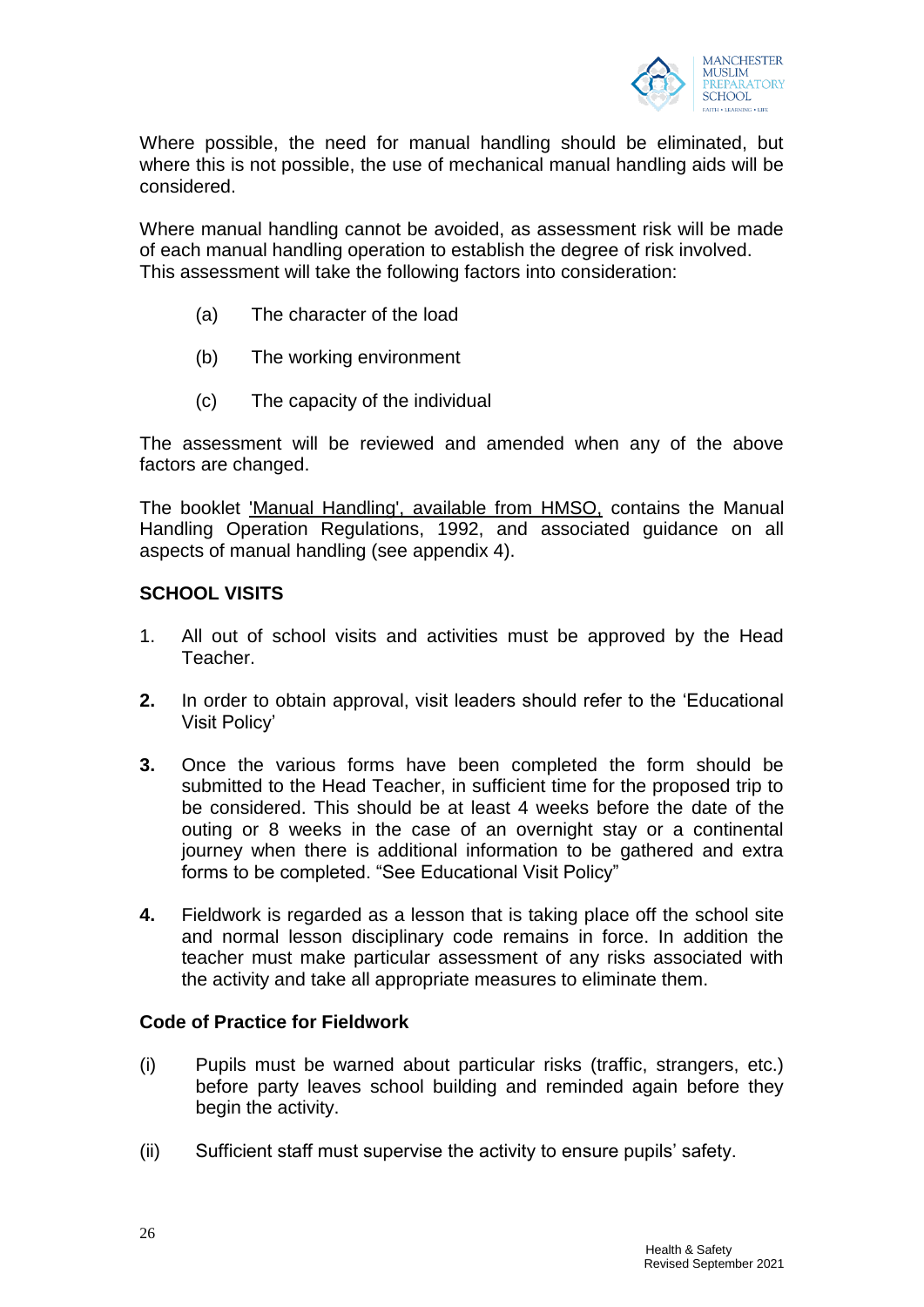

- (iii) Pupils must never work alone and must be within calling distance of a member of staff or accompanying adult.
- (iv) Pupils and parents must be fully aware of special arrangements relating to the trip.
- (v) Staff must be aware of pupils' medical needs and to have made arrangements to deal with them.

#### **MONITORING THE HEALTH AND SAFETY POLICY**

The Head Teacher will monitor the School's Health and Safety Policy through an agenda item at regular meetings. She will delegate responsibility to the Health and Safety Committee for the following elements of monitoring:

- (a) Carrying out Health and Safety Inspections once a term
- (b) Investigation of complaints from staff, visitors and parents
- (c) Checking Maintenance reports
- (d) Monitoring the minutes of the Health and Safety Committee

Report from enforcing authorities (e.g. H. M. Inspector of Factories, Environmental Health Officer, etc.), will be reviewed by the Head Teacher and/or Committee in the first instance.

#### **4) CONCLUSION**

It is the responsibility of everyone to make these arrangements work. This will ensure, as far as is reasonably practical, that working conditions are safe and that the life of everyone is accident free.

Any member of staff noticing a failure to comply with this statement of organisation and arrangements or other advice/guidance issued by the Trustees or Head Teacher in pursuance of the safety policy should immediately report the circumstances to the Head Teacher. The Head Teacher should then initiate appropriate remedial action.

#### **The document has been read and approved by the following;**

| lam<br>J |  |
|----------|--|
|----------|--|

(for Trustees)

Signature.................................................................Date.............................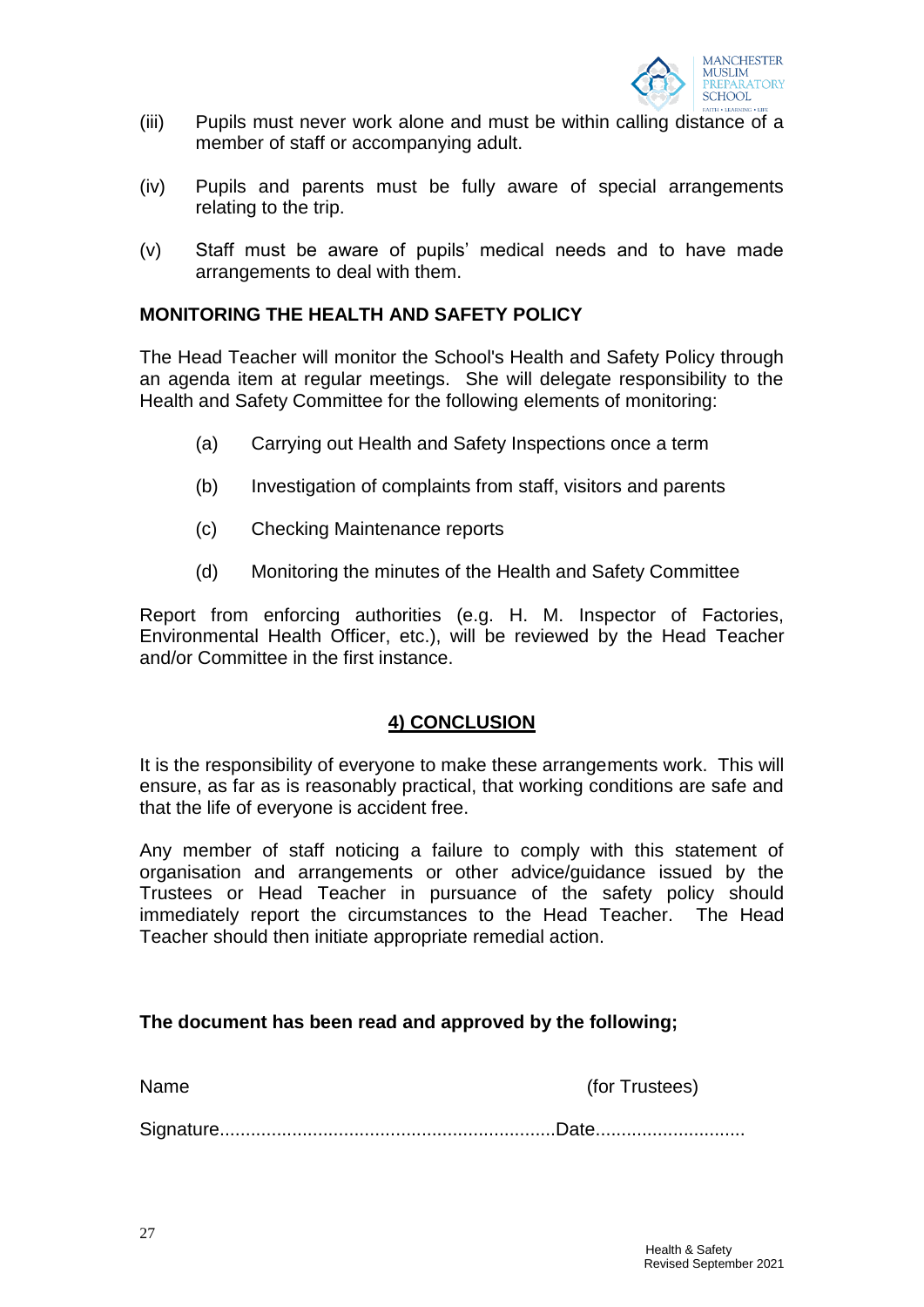

| Name | Mrs Ghafori | (Head Teacher) |  |
|------|-------------|----------------|--|
|      |             |                |  |

Signature.................................................................Date....................................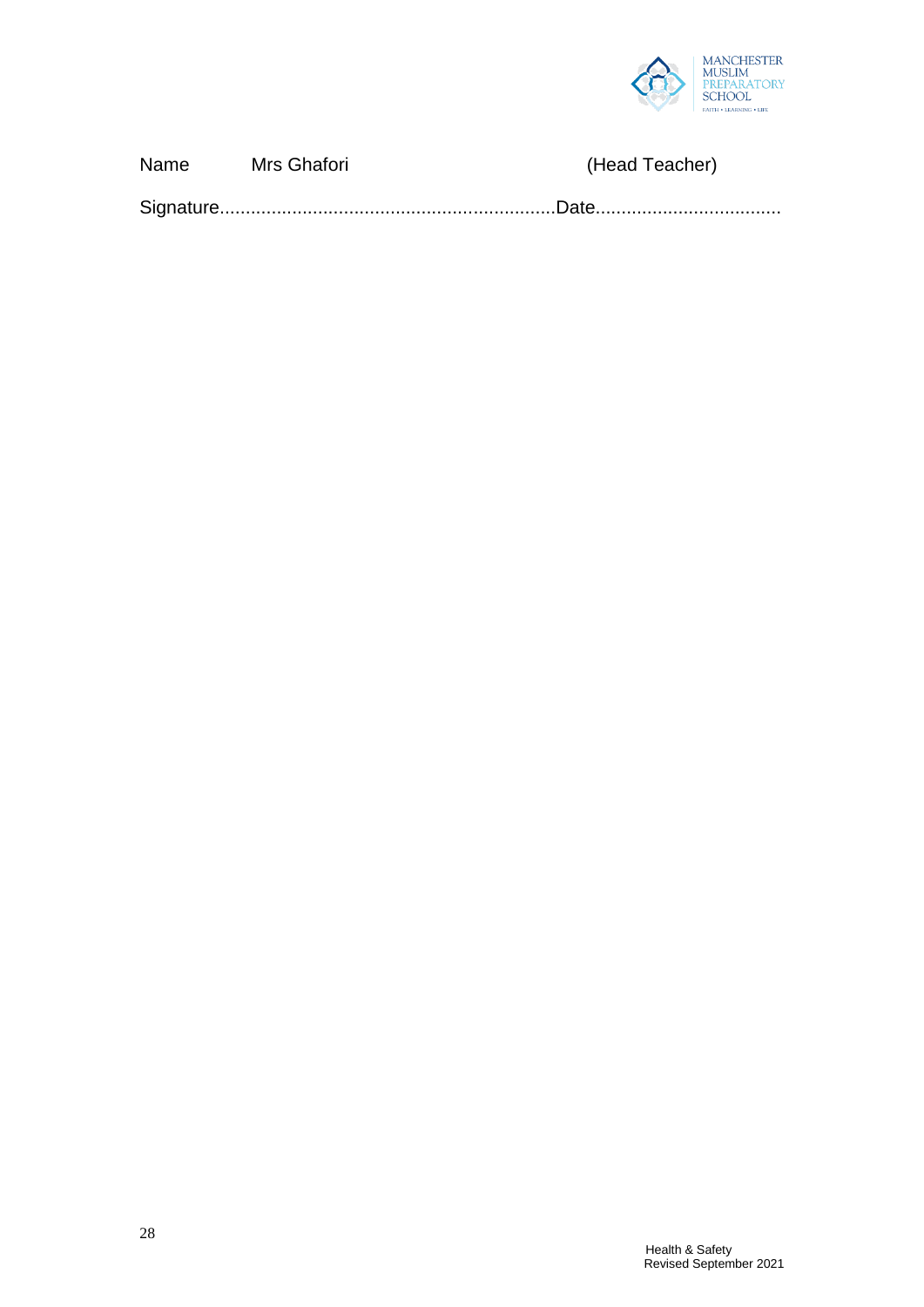

| <b>SUPERVISION OF PUPILS</b>                                                                                                                                                                                                                  | <b>OBLIGATIONS OF PUPILS</b>                                                                                                           |
|-----------------------------------------------------------------------------------------------------------------------------------------------------------------------------------------------------------------------------------------------|----------------------------------------------------------------------------------------------------------------------------------------|
| (a) Pupils should not arrive at school before 8.30 am. They<br>cannot be adequately supervised before this time and should<br>therefore not be on the premises. The school is not<br>responsible for those pupils who arrive before 8.30 a.m. | As a pupil you are expected to;<br>(a) To exercise personal responsibly for the safety of self and<br>classmates.                      |
| (b) Pupils are supervised at break times in accordance with the<br>duty rota that covers all areas of the school.                                                                                                                             | (b) To observe standards of dress consistent with safety and/or<br>hygiene.                                                            |
| (c) Pupils should move around the building in an orderly fashion,<br>keeping to the left on staircases and in corridors.                                                                                                                      | (c) To observe all safety rules of the school and in particular the<br>instructions of teaching staff given in an emergency situation. |
|                                                                                                                                                                                                                                               | (d) To use not wilfully misuse, neglect or interfere with things<br>provided for your safety.                                          |
| <b>EMERGENCY PROCEDURES IN THE CASE OF A FIRE</b>                                                                                                                                                                                             |                                                                                                                                        |
| We hope, of course, that a fire will never take place and it is                                                                                                                                                                               | <b>Corridor Code:</b>                                                                                                                  |
| essential that everyone takes all reasonable steps to ensure that<br>this does not happen. YOU CAN HELP BY MAKING SURE<br>THAT ALL FIRE DOORS ARE KEPT CLOSED. This could be<br>vital in stopping the spread of fire.                         | 1. At all times show consideration for the safety of others on the<br>corridor or stairway.                                            |
|                                                                                                                                                                                                                                               | 2. Walk steadily on the left. Do not run. Do not push.                                                                                 |
| When the fire alarm sounds, you should:                                                                                                                                                                                                       |                                                                                                                                        |
| 1. Obey without fail the instructions of members of staff.                                                                                                                                                                                    | 3. Use the one way system on stairways when it is in force.                                                                            |
| 2. Leave the building by the exit identified by the teacher in                                                                                                                                                                                |                                                                                                                                        |
| SINGLE file and in SILENCE.                                                                                                                                                                                                                   | 4. Keep your schoolbag close to your body. If the corridor is                                                                          |
| 3. Not bring bags, coats, or any equipment with you. Speed,<br>without panic, is essential.                                                                                                                                                   | busy, keep it in front of you or on your back. Do not swing it<br>or throw it. Be particularly careful of younger, smaller children    |
| 4. Go to the assembly points at the school yard. You should line                                                                                                                                                                              | whose face may be level with your bag.                                                                                                 |
| up in your classes in register order.                                                                                                                                                                                                         |                                                                                                                                        |

ட